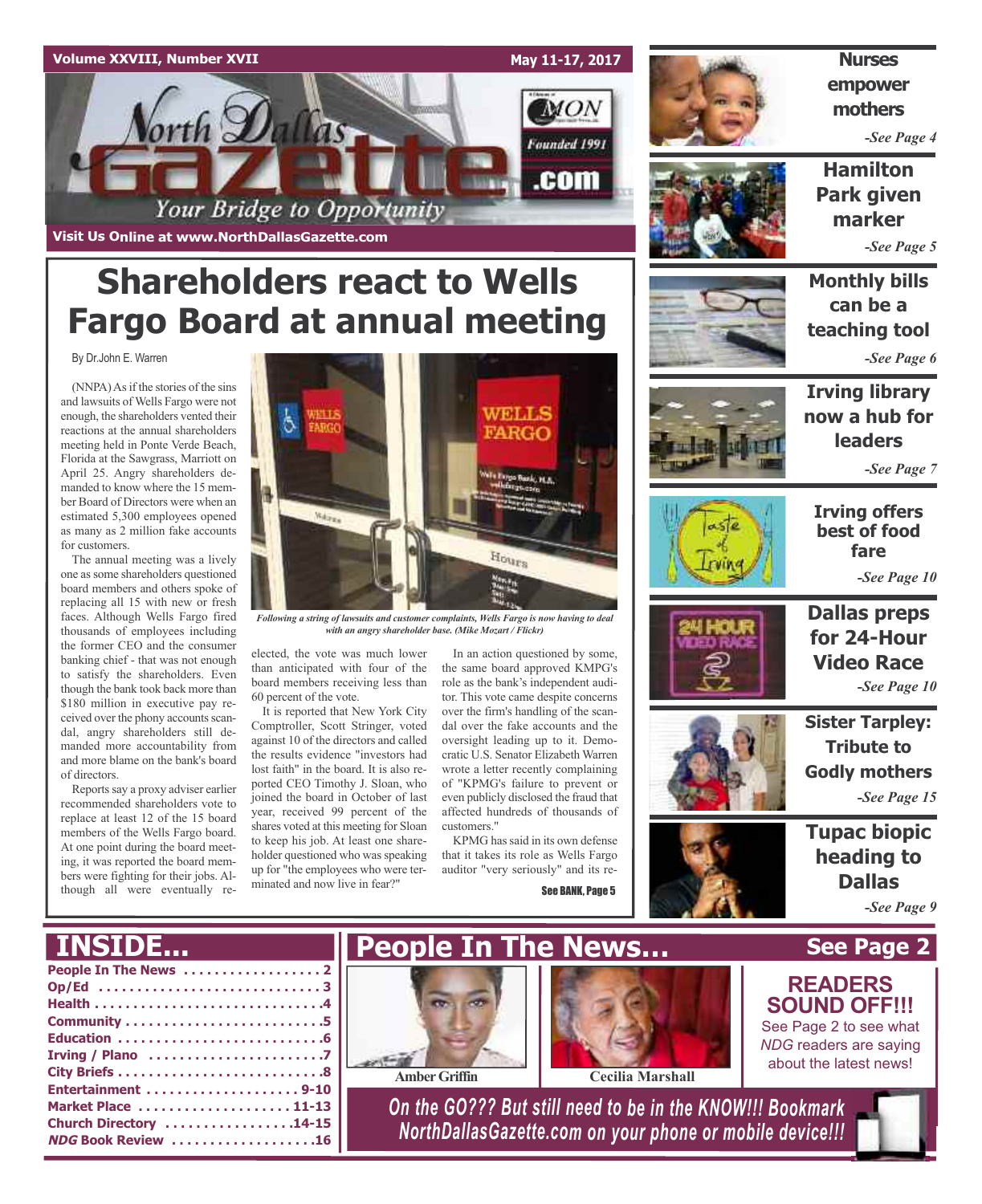learn include:

the founder herself.

## **Amber Griffin**

Amber Griffin, an international model, is looking for interested girls ages 11 through 17 to offer a training program which cannot only prepare them for a career in the fashion industry, but arm them with tools to increase their self-confidence. Model Prep aims to guide young girls to become the best they can be, inside and out, through expert coaching and guidance. These skills will help the young ladies to be a success in whatever endeavor they pursue.

"Model Prep is centered around growing self-confi-

dence, because this is something I struggled with throughout my teenage years. I didn't have a big sister or someone to mentor me through life's ups and downs, which is something every

girl needs and will find in Model Prep." Model Prep's aim is to

help the ladies: • build inner strength, while making lifelong friends

• gain confidence by walking the runway next to some of the industry's top models • learn table manners other

rules of etiquette • makeup application tips

• understand their body types and how to select outfits which flatter them

The program is offering enrollment for its annual four-day interactive workshop for girls ages 11 through 17. The students do not need to be models or

from Dallas to attend. Model Prep will take place in June 2017 at the Four Seasons Resort and Club Dallas at Las Colinas.

Griffin began her modeling journey in her late teens. She went on to model internationally for various fashion designers and brands in Europe before arriving at The Campbell Agency in Dallas. With more than a decade in the industry, Griffin discovered hardships, criticism and confusion, and the self-doubt that many women face at a young age. She saw the need for a program to teach the importance of selfconfidence and personal strength to young girls everywhere,

whether they're interested in modeling or not.

"We want to provide the right tools and guidance for young girls to navigate their teen years with confidence and poise," said Founder Amber Griffin. "Being a mentor is a passion of mine, and I can't wait to meet our first Model Prep girls! Whether they have ambitions of one day walking a runway, or just walking confidently through the halls at school, Model Prep will be there to guide them through these impressionable years."

Workshops will feature one-on-one coaching with top industry professionals and personal mentoring with techniques • Styling, including appropriate dressing for each girl's body type and age

Key skills the girls will

• Beauty, including hair and makeup application

• Runway, including confidently walking with poise and grace

• Health, including fitness and nutrition guidance

The first Model Prep workshop will be held June 14 – 17 at the Four Seasons Hotel in Las Colinas.

For enrollment information, please visit www.modelprep.com.

## **Cecilia Marshall**

Stacy M. Brown NNPA Contributor

Cecilia Marshall never imagined that the battle for equal rights in schools and elsewhere would still be as vital today as it was six decades ago when her husband, United States Supreme Court Justice Thurgood Marshall, fought to end legal segregation as a civil rights lawyer with the NAACP Legal Defense Fund.

"We haven't made too much progress," said Cecilia Marshall, 88. "Sixty-three years later, we're still fight-



ing in the courts for equal treatment and that's not what my husband, nor I would have imagined would be going on today."

There's little argument that one of the greatest achievements in the long and illustrious career of the late-Justice Thurgood Marshall, who died in 1993 at the age of 84, was the landmark decision in the 1954 Supreme Court case Brown v. Board of Education.

According to the NAACP Legal Defense Fund, in 1940, "Marshall became the key strategist in the effort to end racial segregation, in<br>particular, meticulously meticulously challenging Plessy v. Ferguson, the Court-sanctioned legal doctrine that called for 'separate but equal' structures for Whites and Blacks."

The Brown v. Board of Education lawsuit began as five separate cases filed in South Carolina, Delaware, Virginia, Washington, D.C. and Kansas. The plaintiffs in all of the cases alleged that the civil rights of their children under the 14th Amendment had been violated.

A biography about Justice Marshall that appears on The Legal Defense Fund's website said that, "Marshall won a series of court decisions that gradually struck down ['separate, but equal'], ultimately leading to Brown v. Board of Education, which he argued before the Supreme Court in 1952 and 1953," finally overturning the doctrine and acknowledging that segregation greatly diminished students' self-esteem."

On May 17, 1954, the Supreme Court unanimously ruled that separate educational facilities were "inherently unequal" and that racial segregation of public schools violated the equal protection clause of the 14th Amendment of the U.S. Constitution.

The *Brown v. Board of Education* decision came more than a decade before Marshall's appointment to the Supreme Court. The decision has been credited with inspiring the Civil Rights Movement that unfolded

over the next decade and it also led to Marshall being recognized as one of the most successful lawyers in America.

"He accomplished so much and worked so hard, but I thought by now we would have come so much further. He would have thought that, too," said Marshall, whom loved ones and others affectionately call "Cissy."

Her work continues in her husband's memory.

On the 63rd anniversary of *Brown v. Board of Education*, Marshall and the Thurgood Marshall Center Trust

#### See MARSHALL, Page 4

# **NDG Readers Sound Off...**

**Wells Fargo and the 'cherry picking' of the Black community**

WellsFargo sucks!!!!!!!!! Withdrawing today!!!!!!! *-- Rhonda Kaye*

They treat their employees the same way...I worked for them 16 years. I didn't know any better. *-- Brandelyn Ells*

I was very confused. Wells Fargo opened up a separate account in my name without my knowledge or approval. You should have seen their faces when I tried to withdraw the money. If you need copies of my statements to run with any article, I am all end and support the National Black publishers.

*-- Peggy Hunt*

## **John Wiley Price and justice in Dallas**

Hopefully it is a good article (Commissioner John Wiley Price). Can't read it. The *North Dallas Gazette* endorsed dwaine caraway. Can never read that paper again *-- Vincent L. Hall*

## **Possible Protest in Balch Springs**

*Via Facebook a question was asked: In light of the Balch Springs cop being charged with murder for the shooting death of unarmed 15-year-old Jordan Edwards, is the possible protests being discussed still necessary right now? Below are a few of the responses received, but to find out what NDG's Senior Columnist Ed Gray thinks – read his column next week.*

I think it will help keep pressure applied. – *TSH*

Yes. Charged vs. convicted. It isn't about convicting a token. It's about stopping the behavior. – *AJ*

I think we should show support for actually doing the right thing this time. People actually respond better to positive reinforcement. – *SW*

A charge is not a conviction. This last egregious murder is just part of the greater pattern of brutality. Protest. Unity. **–** *JFB*

**To share your opinion visit NorthDallasGazette.com**



*For the 411 in the community, go to www.northdallasgazette.com*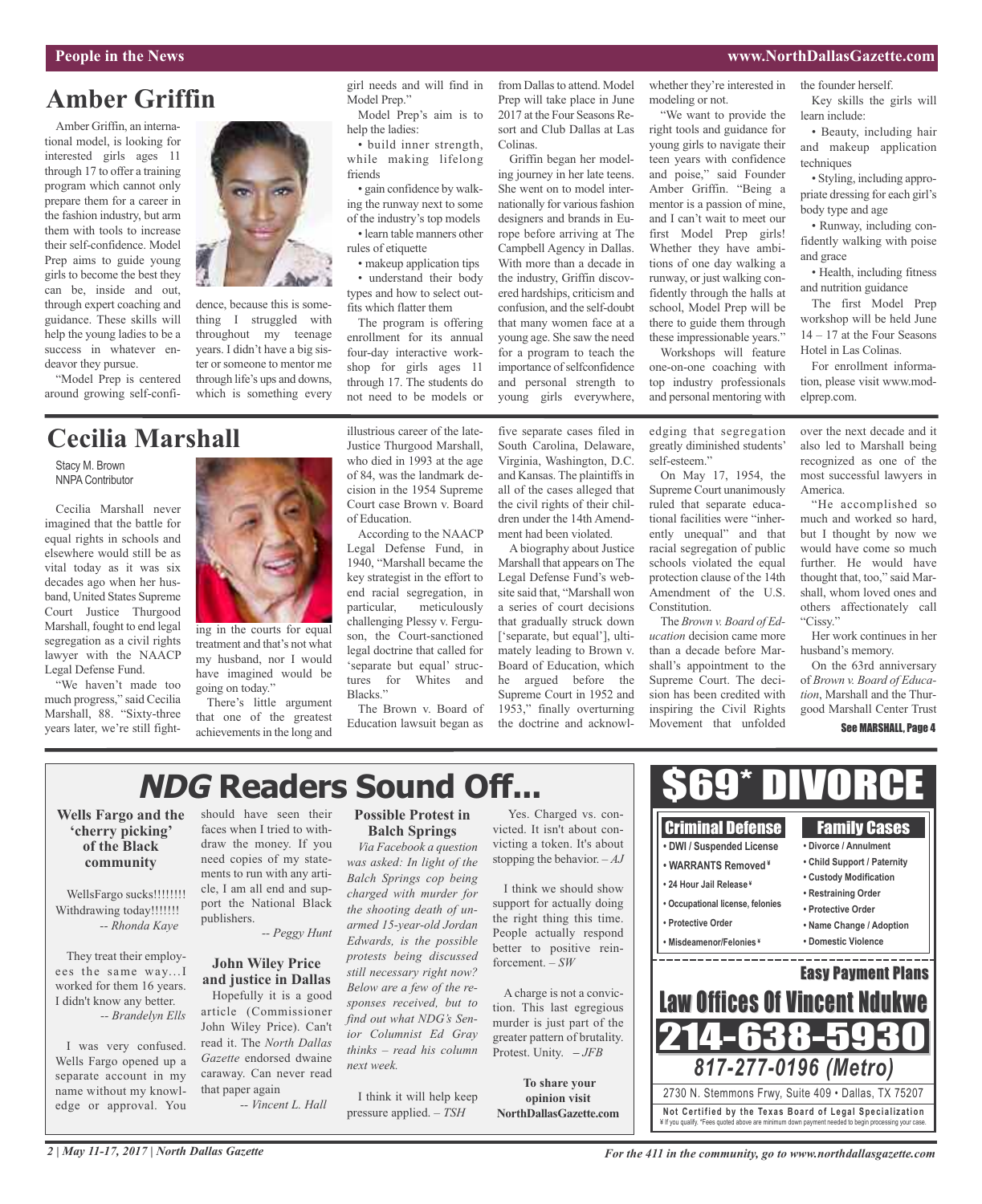#### **www.NorthDallasGazette.com Op-Ed**





*The North Dallas Gazette, formerly Minority Opportunity News, was founded in July 1991, by Mr.Jim Bochum and Mr.Thurman R. Jones. North Dallas Gazette is a wholly owned subsidairy of Minority Opportunity News, Inc.*

# **Blackonomics: Time for black fraternities and sororities to step up**

By James Clingman **NNPA Newswire Columnist** 

Remember the scene from "New Jack City" when Nino Brown (Wesley Snipes) told Scotty (Ice-T), "This ain't personal; this is business?"

And at the end of the movie, Scotty said to Nino, "This is personal," as he proceeded to give him a beatdown. Well, this article is both personal and business. It's a call to the Alphas, Omegas, Kappas, Sigmas, Deltas,AKAs, Zetas, Thetas, Iotas, known as the "Divine Nine," and the fraternity I was apart of back in the 1960's at North Carolina College at Durham (now North Carolina Central University), "Groove Phi Groove.'

The latent collective power within these organizations is mind-boggling. Their members are conscientious, which is demonstrated by their friendship and loyalty to one another. They rally around their members during crises; they support one another when they get married and have children; they work together, locally and nationally, on community projects across this country. They even formed a national collective organization, The National Pan-Hellenic Council, Inc.; the group's stated purpose and mission is "Unanimity of thought and action as far as possible in the conduct of Greek letter collegiate fraternities and sororities, and to consider problems of mutual interest to its member organizations."

I especially like the part about "mutual interests." I know it's a hard question to answer, based on our individualistic and proprietary approach to solving many of our problems, but what are the mutual interests among not only sororities and fraternities, but all Black organizations? Is there one thing that all of us can and should do together without compromising our various missions and such? I believe there are several things we can do together, but reality tells me that all Black people will never do any one thing together. So in light of that reality, we must come up with something that is simple yet powerful and will demonstrate our collective resolve, not just to the world, but to ourselves and our children. Keep in mind I said, "Simple."

On the business side of things, this is a call—a challenge—to each member of the abovementioned Black, proud, historic, and venerable organizations to purchase at least one bag of Sweet Unity Farms Tanzanian Gourmet Coffee. The coffee is grown by family co-ops founded by Jackie Robinson's son, David, twenty years ago. April 15, 2017

was the 70th anniversary of Jackie Robinson breaking the color barrier in major league baseball; we can break the economic barrier by collectively propelling his son's company to unimagined heights by purchasing his coffee. In case you didn't know, Jackie Robinson went to work for a coffee company when he left baseball.

On the personal side, Black folks are taking an Ice T beatdown like Wesley Snipes received, only ours is an economic beatdown, much of which we are doing to ourselves by not supporting one another more than we do presently. What could be more personal than family? Again, one simple solution is for our Black sororities and fraternities, comprising millions of members around the world, to take this challenge personally and buy at least one bag of David Robinson's coffee, a fitting tribute to his father's legacy. By doing so, the world would witness a Blackowned company, operating in Africa and the U.S., become a billion dollar firm virtually overnight, all because a group of conscientious Black folks individually spent a very small amount of money on a Black owned product. A veritable, Black economic renaissance.

After accomplishing that simple goal, we could repeat it hundreds of times with other Black companies, thus, creating larger firms that have so much business they would have to hire more employees. In the words of the soul singing group, Atlantic Star, "Am I dreaming?" Maybe I am, but it's a great dream, and I pray it will come true.

From what I observe among our social organizations, members of sororities and fraternities are the most conscientious; therefore, I am calling on the Presidents of the Divine Nine to spread the word to their members to take this simple action step toward economic empowerment. In addition, I want all HBCU student associations, Greek Letter organizations, and individual students to insist that their cafeterias serve Sweet Unity Farms Coffee. Now that's really a nobrainer, isn't it?

Order your coffee at www.iamoneofthemillion.co m (Click on the products tab.) No excuses, y'all. If you don't drink coffee, give it as a gift to someone who does. C'mon, let's do this.

*James Clingman isthe nation's most prolific writer on economic empowerment for Black people. His latest book, "Black Dollars Matter! Teach Your Dollars How to Make More Sense," is available on his website, Blackonomics.com.*

**Atkins urges voters to resist outside influence**

*(Editor's Note: The North Dallas Gazette has received a copy of the following letter from Dallas District 8 candidate Tennell Atkins to his constituents in regard to the upcoming runoff race)*

Dear Constitutents,

I would like to thank you for your participation in the May 6th City Council Election.

Because of your support, my campaign received the most votes of all the four candidates with 42%, but less than the 50% required to be declared the winner. A runoff election is necessary. Please mark your calendars

and go back to the polls:

I am asking you to please vote again because this is a critical election that will have a great impact on how and who will make decisions for our district. Inform your family and friends, even if they did not vote on May 6th, that they must vote on June 10th to ensure we have leadership that truly represents our district and community.

If you followed my campaign or my prior service, you know I have a history of achieving progress for District 8. I am from this community. I have represented

this community before, with success. I will be your voice and fight for the economic opportunities, jobs, infrastructure improvements, and amenities our district deserves. Most importantly, I am not in anyone's back pocket, and I am nobody's rubber stamp. My opponent in this race is backed by For Our Community PAC, a small group of wealthy North Dallas donors who are trying to dictate control the city and go around established campaign finance rules to exert undue influence on the diversity of leadership, perspectives and

voices our city needs.

I thank you for your vote and continued support. I need you and others to vote in the June 10th Runoff Election to ensure strong, representative leadership for our district. Please spread the word. Remember...even if you did not vote in the May 6th City Council Election, you can and must vote in the June 10th Runoff Election.

Thank you for your support and your vote!

*Former Councilman and Mayor Pro Tem Tennell Atkins Candidate for Dallas City Council District 8*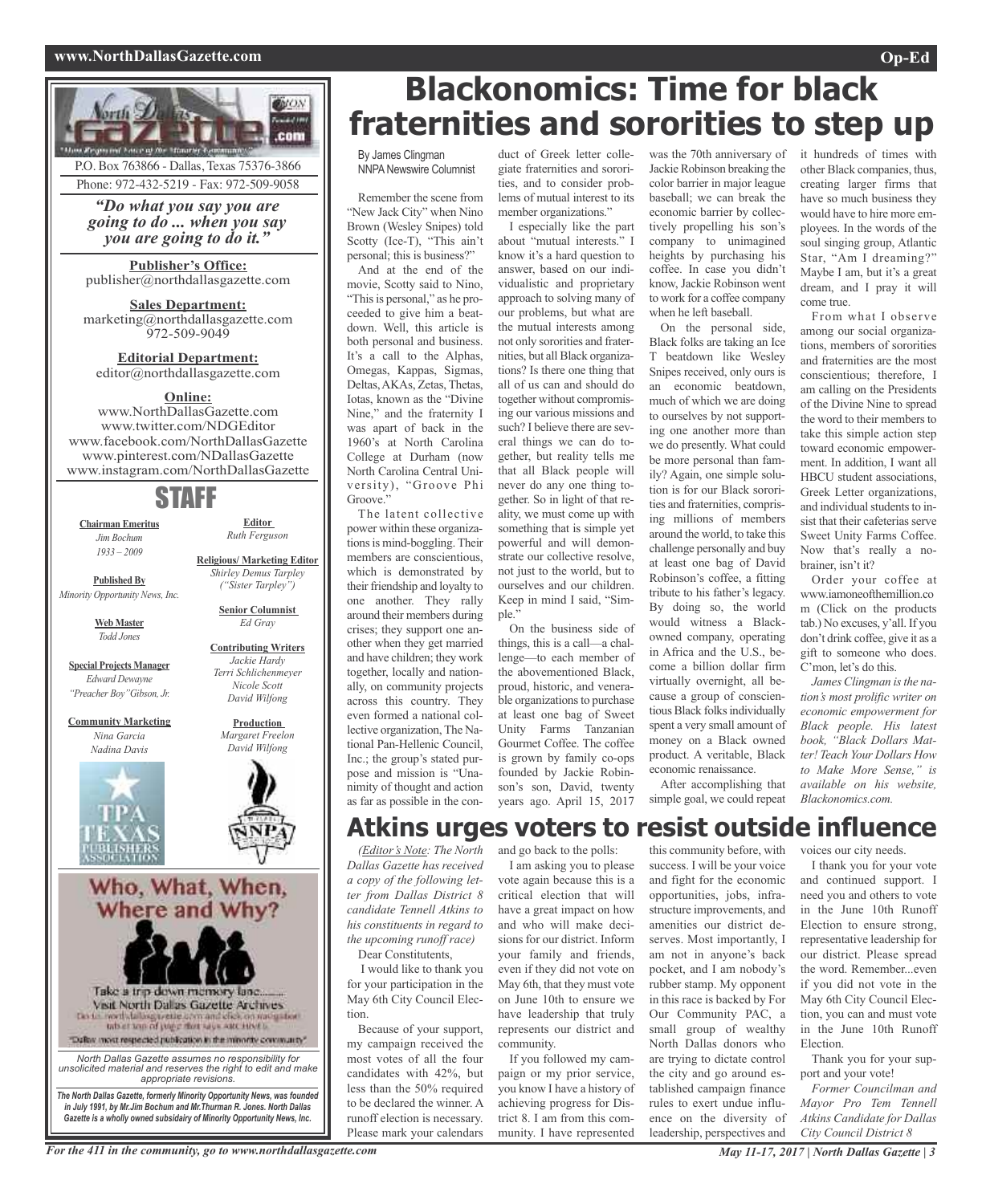## **Health www.NorthDallasGazette.com**

## **Parkland nurses empower mothers to become confident parents**

Jessica Herrera knows what it was like to be 19, pregnant and full of questions. But today, as a registered nurse with Parkland Health & Hospital System's Nurse-Family Partnership (NFP) program, she spends her days allaying some of the same fears she experienced as an expectant first-time mom.

"It was hard being 19 with a newborn. I was scared and didn't have anyone who could guide me along the way," Herrera,



who also has her BSN, vide answers to questions *Parkland nurses partner with new mothers to provide support as they navigate parenthood. (Image: Via Twitter @NYCommTrust)*

said. "Now I can be that guide and mentor and prothat everyone has but these young women don't know

who to ask.' Like other healthcare organizations across the U.S., Parkland is celebrating the contributions of its nursing professionals during National Nurses Week May 6- 12. More than 3,500 nurses are employed at Parkland, providing compassionate care and supporting patients and their families as they navigate their healthcare journeys.

The Nurse-Family Partnership is designed to transform the lives of vul-

nerable first-time moms and their babies. Through ongoing home visits from registered nurses at Parkland, low-income, firsttime moms receive the care and support they need to promote healthy pregnancies and help mothers boost their babies' brain development and language skills so they can be better prepared for school.

Eight Parkland registered nurses, half of whom are bilingual, conduct home visits with first-time moms

from pregnancy until the child turns 2 years old. Depending on their stage of pregnancy or the child's age, visits are conducted weekly, biweekly or once a month. Each nurse carries a caseload of approximately 25 clients. Prior to going in the field, nurses receive a month of preparation studying the program's protocols before traveling to Denver for a week of indepth training on how the

See NURSES, Page 11

## **Kicking the salt shaker habit itself may not be enough for best health**

Restaurant foods and commercially processed foods sold in stores accounted for about 70 percent of dietary sodium intake in a study in three U.S. regions, according to new research in the American Heart Association's journal Circulation.

Sodium is an important contributor to high blood pressure, one of the leading causes of heart attack and stroke. The American Heart Association recommends a maximum of 2,300 milligrams (mg) of sodium a day, which is equivalent to 1 teaspoon of salt. For

nearly 70 percent of U.S. adults, the maximum sodium intake recommendation is even lower – 1500 mg/day – based on their age, race or ethnicity, or existing high blood pressure. Sodium can be difficult to avoid, especially when people eat a lot of processed food from grocery stores or restaurants. In fact, the average American adult consumes more than 3,400 mg of sodium per day. To address this serious health threat, in 2010 the Institute of Medicine recommended gradually decreasing sodium levels in commer-

cially processed foods.

Between December 2013 and December 2014, researchers recruited 450 study participants in Palo Alto, California; Birmingham, Alabama; and Minneapolis, Minnesota; divided evenly among each location. Half of participants were female, and equal percentages, overall, were Hispanic, African American, Asian and white. They ranged in age from 18 to 74 years old.

Researchers found:

• Sodium added to food outside the home was the leading source (70.9 per-

cent) and sodium found naturally in food was the next highest (14.2 percent);

• Sodium from salt added in home food preparation (5.6 percent) and added to food at the table (4.9 percent) were next highest.

• Sodium in home tap water, dietary supplements and antacids contributed minimally (less than 0.5 percent).

"Telling patients to lay off the salt shaker isn't enough," said Lisa J. Harnack, Dr.PH., study lead author and professor at the University of Minnesota in Minneapolis. "Rather, commercially processed and restaurant foods should be the primary focus when educating patients on strategies for lowering sodium in the diet. Food manufacturers and restaurants should be encouraged to lower the sodium content in their food products to support Americans in consuming a diet consistent with sodium intake recommendations."

"If you're aiming to limit your sodium intake to the recommended level of less than 2,300 milligrams per

#### See SALT, page 4





# **EVERY ONE IS IMPORTANT.**

You can help keep your child healthy with regular checkups and vaccines. Every one is important. And they're free with Children's Medicaid.

Your child will also get other health benefits like free prescription drugs, dental care, eye exams, and glasses. Even rides to and from the doctor or dentist's office. Call today or visit our website to apply.

www.CHIPmedicaid.org 1-877-KIDS-NOW



CHILDREN WITH MEDICAIN CAN GET FREE RIDES TO THE DOCTOR DR DENTIST'S DEFICE. CALL 1-477-MED-TRIP TO LEARN MORE.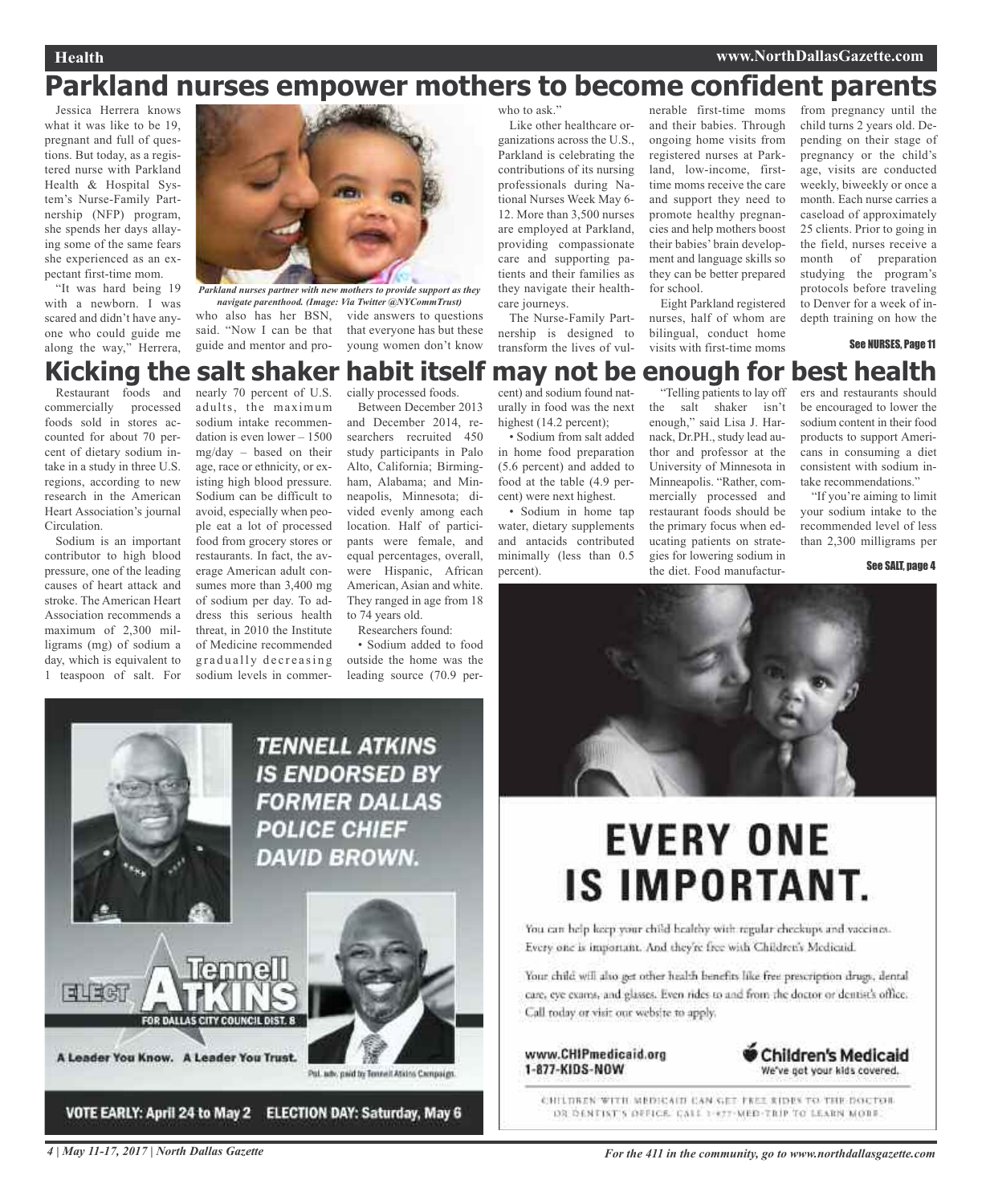## **The Hamilton Park Community receives official Texas historical marker**

The Texas Historical Commission (THC) has recognized The Hamilton Park Community as a significant part of Texas history by awarding it an Official Texas Historical Marker though the Undertold Marker Fund program. The designation honors The Hamilton Park Community as an important and educational part of local history.

A dedication ceremony to commemorate the event, and officially unveil the historical marker is planned for Saturday May 13 at Hamil-



*Hamilton Park, originally an all-black planned subdivision located north of Dallas Texas (file photo)*

ton Park Pacesetter Magnet. Speakers include Dallas County Judge Clay Jenkins,

Dallas County Commissioner Dr. Theresa Daniel, and George Keaton Jr., Ex-

chapter has made in the past four years during my tenure as Texas district director," says Tarrynce Robinson, Texas Council of Alpha Chapters district director. "I watched the chapter evolve from 'just trying to make it' to 'the chapter to emulate' in a short period. This chapecutive Director of Remembering Black Dallas. The Hamilton Park Civic League, Dallas City Councilmember Adam Mc-Gough, and the Richardson Independent School District invites the public to share in and witness this exciting historical event.

"We must remember and remind future generations of the stories and the struggles that got us to where we are," McGough said. Hamilton Park and the people who have called it home for generations deserve this

honor, this marker, and our respect. This is one small, but meaningful step, and we will never forget."

The Undertold Marker Fund Program intends "to address historical gaps, promote diversity of topics, and proactively document significant underrepresented subjects or undertold stories." In July 2016, THC Commissioners selected The Hamilton Park Community as one of 15 historical topics to receive an Official Texas Historical Marker paid for through the

Marker Application Fund Undertold Program.

"The Official Texas Historical Marker program helps bring attention to community treasures and the importance of their preservation," said THC Executive Director Mark Wolfe. "Awareness and education are among the best ways to guarantee the preservation of our State's history. This designation is a tool that will increase public awareness of important

#### See PARK, Page 13

## **Carrollton chapter of Alpha Phi Alpa voted Regional Chapter of the Year again**

For the second consecutive year, the Carrolltonbased Rho Nu Lambda Chapter of Alpha Phi Alpha Fraternity Inc. was voted the 2017 Southwestern regional alumni chapter of the year at the fraternity's regional convention in New Orleans, Louisiana, in April. The distinction is awarded annually to the alumni chapter that exhibits the high standards of the fraternity through its commitment to the fraternal aims, community impact, and overall leadership.

"I am proud of the strides that the Rho Nu Lambda

## **SALT,** continued from Page <sup>4</sup>

day, you'll need to choose foods wisely when grocery shopping and dining out," Harnack said. "For pack-

aged foods, the nutrition fact panel may be useful in identifying lower sodium products, and for menu

items diners can request sodium content information. Also, if you frequently add salt to food at the table or in home food preparation, consider using less."

# **Where's the Salt?**



## **BANK**, continued from Page 1

view of the bank's practices was appropriate.

In a separate story, CNN reported on April 10 that in a 2004 internal Wells Fargo report warned employees had an "incentive to cheat" based upon fear of losing their jobs. This was a fear resulting from the belief they were unable to meet the bank's unrealistic sales goals.

Speaking of employee terminations, the same report found "mass terminations for sales abuse went back at least to 2002, and continued sporadically over the next 10 years." A few of these terminations resulting in legal action and the records show judges commenting on the sales practices.

The one question remaining after this annual board meeting and the reinstatement of directors is will anything really change at Wells Fargo?

Especially when one considers the consistent pattern of behavior or what might be called misbehavior through more than 10 years of government fines, lawsuits, losses and settlements.

*Dr. John E. Warren, is the Publisher of the San Diego Voice & Viewpoint Newspaper.*

ter is only as good as its leadership, and President Corey Wilson is the cream of the crop. From day one, he had a vision and he put the plan in place to make the vision a reality." Among its many commu-

See ALPHA, Page 11



*Metrocrest Thanksgiving Food Giveaway: Alpha brothers Greg Green (left) and Chris Thomas (right) help with set-up during annual Thanksgiving Food Giveaway sponsored by Metrocrest Social Services.*



**North Lake College** DALLAS COUNTY COMMUNITY COLLEGE DISTRICT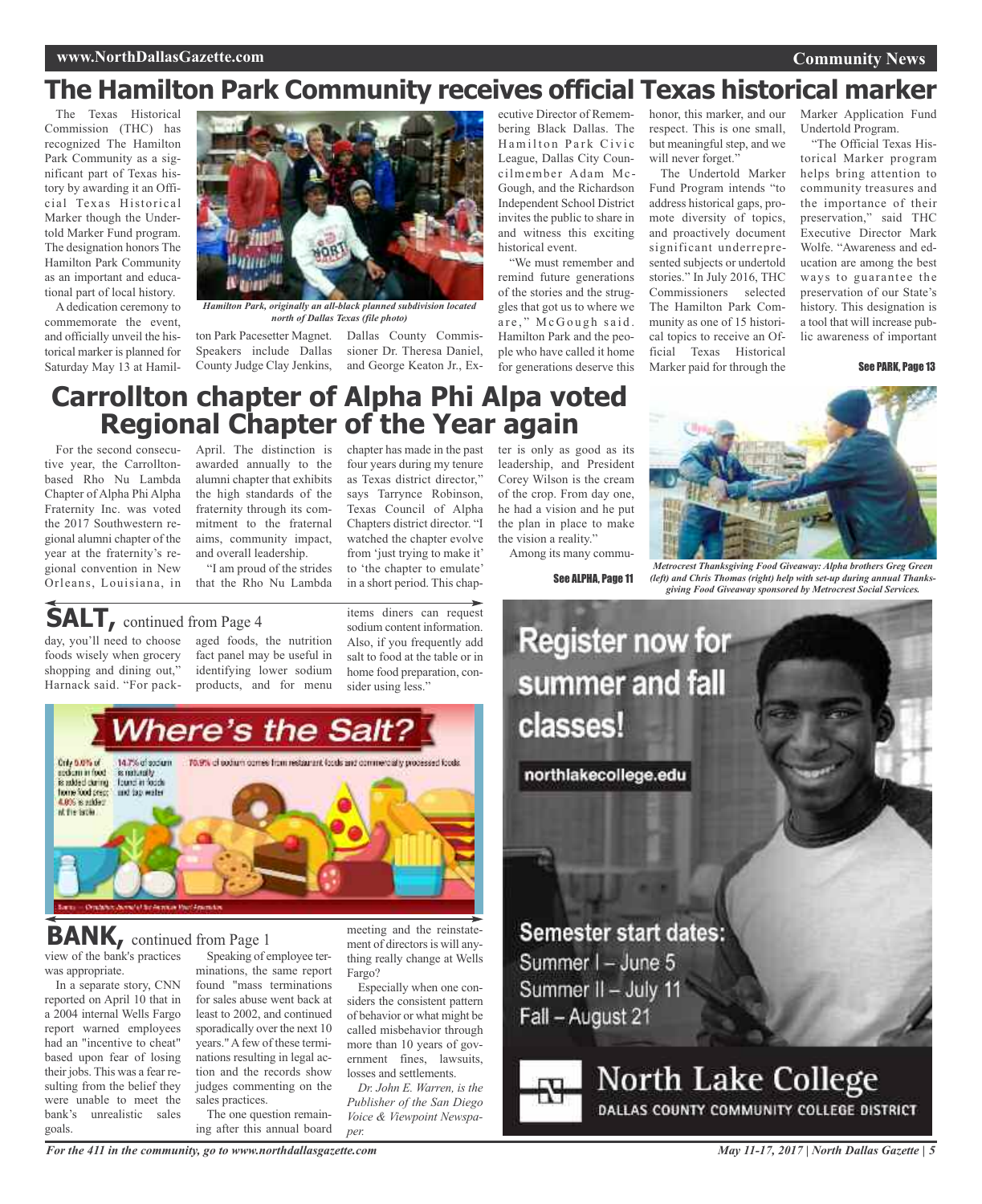## **Prepare your kids for the real world by turning monthly bills into lessons**

*Just Works / Flickr*

By Nathaniel Sillin

When you're a kid, a few dollars can seem like all the money in the world. It can take weeks, sometimes months, to save up your allowance. When you finally decide to spend it, you might realize that \$10 or \$20 isn't as much as it seems.

As a parent, you can help your children build important money management skills by providing experiences for them at a young age. Leading by example is a good way to start, and it can help instill good values and money habits. However, you'll also want your children to get their hands dirty.

Open up your books. The value of money is a lesson you learn over time. For young children, games,



such as Peter Pig's Money Counter, or activities that help them identify coins and bills could be a good place to start. Older children may be ready to see how much things really cost. Going over bank or credit card statements, you could explain why you made each purchase and look for savings opportunities.

Tradition. Family. Texans.

Rich in tradition, Tarleton State University offers a student-centered education designed to turn career goals into reality. Our knowledgeable faculty, welcoming campus, and emphasis on student success create the ideal environment to help students realize their full patential. Tarleton

has been a member of the Texas A&M University System since 1917. www.farieton.edu

Stephenville | Fort Worth | Waco | Midlothian | Global Campus

You can also turn a quences. monthly bill into a teaching moment. Children might not realize how leaving the lights, heat or AC on can affect your monthly bills. You can sit down together and compare each month's bill to the bill from the previous year. The practice of reviewing and comparing bills can help children understand that their actions have financial conse-

They'll also start to learn how much it costs to keep your home comfortable. That's a valuable lesson, one I didn't truly learn until I had my first apartment. You could take a similar approach to the groceries or other monthly expenses.

Help your children earn an income. Knowing the numbers is only part of the picture. It'll be difficult for children to practice managing money if they don't have any money to manage. But how, when and why children should receive an allowance is a debate for many parents.

Whether you pay a chorebased allowance or offer payment based on extra work, you could use a personal finance app that lets children see how much they'll earn for each task. There are a variety of apps

designed for different age groups, and some let kids create virtual accounts where they can track their earnings, spending and progress towards financial goals.

You can also help children find ways to earn money from outside the family. Organizing a yard sale could be a chance for them to help you clean out the home, practice bargaining and learn valuable lessons in entrepreneurship. Even a lemonade stand or bake sale requires that they buy supplies, work to earn money and put aside some of their earnings to pay for more supplies later.

Make your kids responsible for their bills. With a steady income comes increased responsibility. Make teenagers the boss of a bill, with real consequences for late payments.

The mobile phone or internet bill could be a good place to start. Figure out an appropriate portion for them to take on and require them to pay you each month. If they're late, they lose internet access or their phone until they can pay their balance. When they don't have enough saved to pay the bill, offer work opportunities for them to make money.

Once they take responsibility for their first monthly bill, you can also share how you manage the household's finances. Show them what it's like to keep multiple bills organized each month, make payments by writing checks or setting up autopay. Then explain how late payments can lead to fees,

#### See BILLS, Page 7

**Nimitz innovators win award...**



*Nimitz High School students Harrison Nguyen (left) and Luis Solano (right) won the Irving-Las Colinas Chamber of Commerce InnovationAward. The InnovationAward is an annual competition intended to spur innovation and inspire creativity. Participants had to identify a problem and try to solve it by employing their engineering skills. Harrison and Luis created a reusable bag coated with a hydrophobic layer that prevented the bag from getting dirty and could be reused, eliminating the need for plastic bags. The students received a \$2,000 check and will have the opportunity to work with engineers and industry specialists this summer to further develop their innovation. (Photo: Irving ISD)*

entennial (Felebration

**STATE UNIVERSITY MLMBER 1917-2017** 



*6 | May 11-17, 2017 | North Dallas Gazette*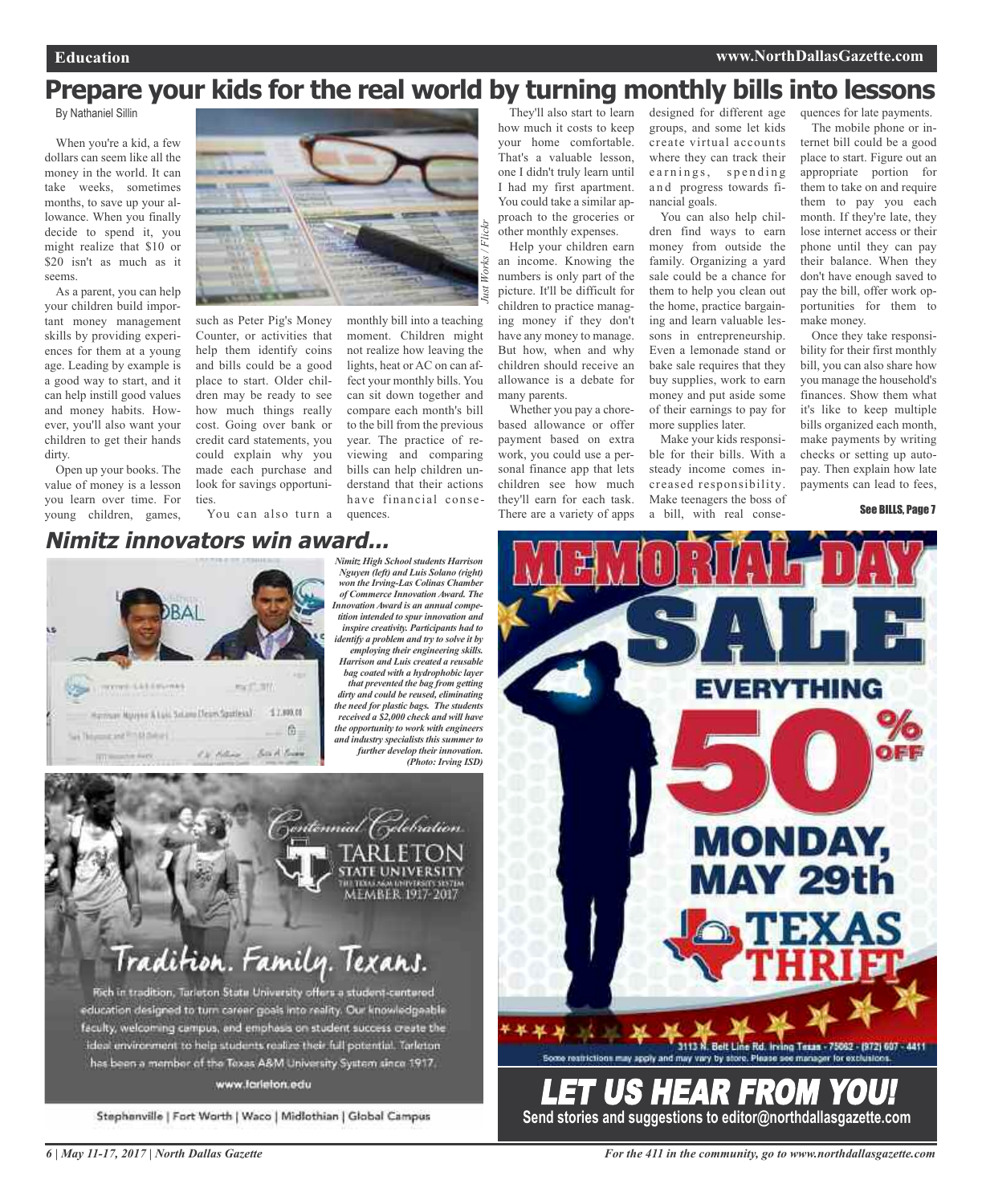## **Former Irving Central Library now a hub for leaders**

Beginning in May, business and community innovators will have the opportunity to soak in a 180-degree view of downtown Irving while leveraging support and professional guidance from business leaders, colleges and professional organizations.

The Irving Innovation Center will be renamed The Study: Irving's Innovation Center, and will open its doors in the former Irving Central Library, 801 W. Irving Blvd. The facility is a public-private partnership with the City of Irving and Indigo Group.

"For years we have worked tirelessly to bring corporate engagement to the Heritage District," said



Irving City Manager Chris Hillman. "It is fulfilling to see this dream become a reality and to know that residents and companies will have many opportunities through this center."

### **Innovative Ideas**

Thomas Foley will spearhead The Study. Foley said the goal is to "con-

verge, collide and create" a collaborative environment where entrepreneurs, professionals, residents and students can foster creative development, technological advancement and networking skills.

The Study is an addition to the Heritage District, which during recent years

has seen redevelopment in the Main Street shopping and dining corridor, as well as construction of The Delaware at Heritage Crossing, a single-family residential development near Delaware Creek. The Study is an accessible resource to local and area residents' walking distance of the Trinity Railway Express' Downtown Irving/Heritage Crossing Station.

The Study will feature coworking space, private meeting rooms and a game lounge. It will provide a resource for small-business professionals looking to utilize the space periodically or on an extended basis. There is no set blue-

print for participants. Residents, professionals and students of all backgrounds can benefit from the center's programs and learning opportunities. The Study will serve as a valuable resource for those seeking professional development, such as women's and veterans' entrepreneur empowerment programs; training, certifications and STEM programming; continued learning opportunities for adults; partnerships with corporate and academic institutions; and a digital database connecting job seekers with potential employers.

The Study will host

See HUB, Page 16

## **BILLS,**

continued from Page 6

affect your credit and (just like with their phone) get services shut off.

Bottom line: Understanding how much it costs to manage a home and the importance of paying your bills on time can help you avoid costly mistakes. Some people learn these lessons once they're at college or living on their own, but you can help give your kids a leg up by taking a proactive approach to their financial education.

*Nathaniel Sillin directs Visa's financial education programs. To follow Practical Money Skills on Twitter: www.twitter.com/Practical-Money.*

# The summer heat will be here soon. Is your home ready?

#### **Unsecured Home Improvement Loan**

- · Not tied to home value or equity
- . Funds immediately available
- . Competitive fixed rate- better than most credit cards
- · No closing costs

Ready to get started? 972.578.5000 | 800.578.9009 (Toll Free) Hablamos Español - 972.801.5858 LegacyTexas.com





**MANUX FDIC ELENDER** Loans without to credit aggress of. Terms and annihilate subject to change without potted



For latest DFW news and contests LIKE the North Dallas Gazette on Facebook Facebook.com/NorthDallasGazette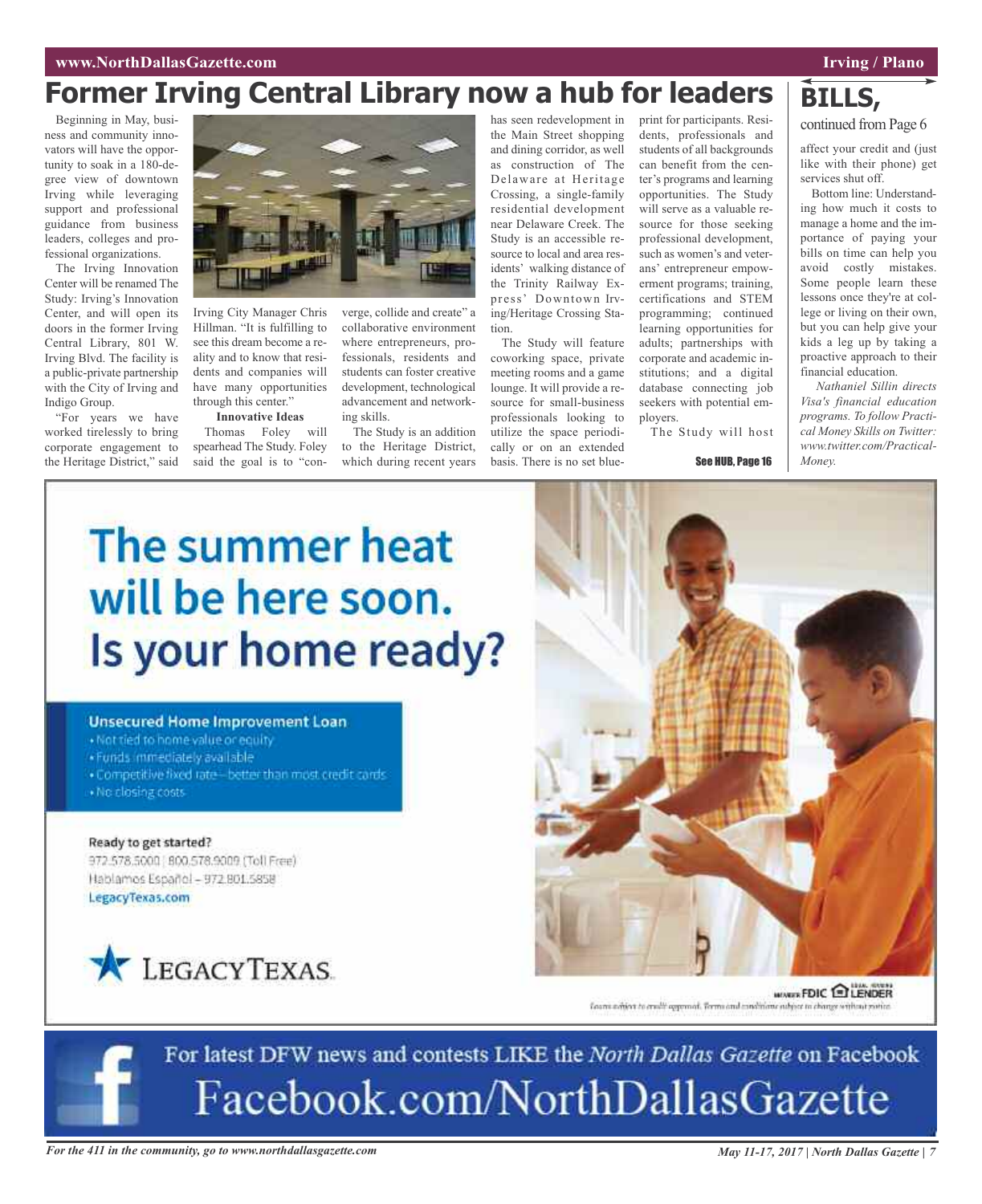## **City Briefs**

#### **ALLEN Senior Service Coalition**

Allen Chamber of Commerce's Guest Speaker: Investment Services, Shirly White-Stevens. Pilot Wealth Advisors, LLC. April Smith Insurance Agency, April Smith at PAM Rehabiliation Hospital of Allen, 1001 Raintree Circle on May 26 8:30 a.m. to 9:30 a.m.

## **DALLAS 2017 State of Dallas County**

Join Dallas County Judge Clay Jenkins for an annual update of Dallas County.

The conversation will be moderated by Sam Baker with KERA News on Wednesday, May 31 at the Hilton Anatole from 11:30 a.m. – 1 p.m.

#### **GARLAND Water utilities scam alert**

The City of Garland Water Operations Center has received resident complaints about a man who claims to be a City employee and asks to enter homes to collect water samples.

The City is not collecting water samples at this time and would not ask to enter a resident's home without appropriate notice or opportunity to schedule such a visit. If you have received similar requests or have any information, please call the 24-hour Water Operations Center at 972-205-3210.

### **May 11 Is My Red Thumb Day**

Thursday, May 11, is My Red Thumb Day. The goal of My Red Thumb Day is to reduce road traffic casualties by encouraging as many people as possible to stop using handheld mobile phones while driving. Simply paint your thumbnail with red nail polish to remind yourself not to use your cell phone while driving. Show your willingness to end distracted driving by posting photos of your red thumbs and tagging them with #myredthumbNTTA.



*Red Thumb Day is an initiative to promote safer driving. (Photo: City of Garland)*

#### **Older Americans Information and Health Fair May 11** Seniors are invited to

Age Out Loud at the Older Americans Information and Health Fair, 10 a.m. to 1 p.m. Thursday, May 11, at Centennial Hall in Fair Park, 1121 First Ave. in Dallas. Held in conjunction with Older Americans Month, this annual event includes free screenings, health information, live entertainment and prizes. Register by calling 214-794-3494 or visit DART.org/seniors.

## **GRAND PRAIRIE Oasis of Appreciation for Teachers**

Oasis of Appreciation for Teachers presented by CollegeMode Academy, 5:30- 9:30 p.m., at Concorde Career College, 3015 West Interstate 20, Grand Prairie. Free prizes, giveaways, comedy, makeovers and other relaxing activities. Complimentary RSVP required for teachers at www.oasisofappreciation.com.

#### **IRVING Businesses invited to Midtown Express open house**

SouthGate Constructors, the lead contractor for the Midtown Express project, will host an open house 4 to 7 p.m. May 18 at Christ Church, 1750 E. Airport Freeway to update residents and businesses on the progress that has been made to date on the \$847 million project, as well as what is still to come for State Highway (SH) 183, SH 114 and Loop 12.

#### **LEWISVILLE Members sought for Youth Action Council**

City seeks civic-minded students for Youth Action Council

The City of Lewisville is looking for exceptional local teens with a desire to improve their community to serve on the Youth Action Council.

Members of this Council will advise Lewisville City Council members on youth-related issues; assist with special projects and events; research, assess, and evaluate existing youth

and community programs; design and plan new youth events and activities to encourage youth involvement in the community; and serve as ambassadors for, and inspire, other young people by completing service projects and sharing their stories.

A qualified applicant must be a Lewisville resident, a high school student in grades 10-12, age 15-18 as of September 1, 2017, commit to a term from September 2017 through May 2018, demonstrate leadership in school and/or community activities, express an interest in learning more about their community, and be open-minded and willing to work with their peers.

Applications are available for download at cityoflewisville.com/yac. Completed applications should be emailed to Assistant City Manager Melinda Galler atmgaller@cityoflewisville.com by close of business on Friday, May 26. Completed applications also can be hand delivered to Galler's office at Lewisville City Hall, 151 W. Church Street.

## **Collin County Voters approve College's \$600 million bond package**

Saturday, May 6 voters approved Collin College's \$600 million bond proposal to facilitate a longrange plan to accommodate the projected population growth in Collin County over the next two decades. "We are grateful for the community's support of our vision for the future," said Dr. Neil Matkin, Collin College district president. "Our master plan will now become a reality, allowing us to serve more students, residents and businesses than ever be-

## **MARSHALL**, continued from Page 2

plan to host a fundraising gala to observe the historic decision and to announce a call to action, which she's titled, "Equal Education for All Based on the Brown Decision."

The event will be held at the Thurgood Marshall Center for Service and Heritage in Northwest, Washington, D.C.

"The problems remain and this event, this anniversary, comes against the backdrop of a significantly troubling retrenchment of access to education for African-Ameri-

cans, Latinos and other children," Marshall said.

She cited a Leadership Conference on Civil and Human Rights report that said there are numerous factors that appear to have combined to cause the rapid resegregation of schools since 1991, the year her husband retired from the bench. The courts began turning against desegregation plans in the 1980s—denying new petitions to desegregate schools, ending previous court imposed plans and even striking down volun-

tary plans created by local school districts, according to the Leadership Conference on Civil and Human Rights, a diverse collective of more center already under con-

With the passage of the bond issue, the college will address several priorities over the next five-to-seven years. Several new facilities will be built, including a public safety training

fore."

than 200 national civil and human rights groups.

Further, executive branch agencies topped the aggressive campaign to enforce the Brown decision and the Civil Rights Act that proved successful in the 1960s and 1970s, the Leadership Con-

In a statement about the report, the Leadership Conference said that the rapid growth of the Hispanic and African-American popula-

ference reported.

Other projects include a technical center in Allen, a campus in Wylie, educational centers in Celina and Farmersville, and an information technology center at the Preston Ridge Campus in Frisco.

struction in McKinney.

tions and growing income disparities have increased the concentration of minorities living in high poverty districts.

Leaders from the National Newspaper Publishers Association (NNPA) and others plan to join Marshall at the historic event to celebrate the life and legacy of Justice Thurgood Marshall.

"The NNPA reaffirms the living legacy of U.S. Supreme Court Justice Thurgood Marshall," said Dr. Benjamin F. Chavis, Jr., the president and CEO of the NNPA. "We note this month the 63rd anniversary of the

"This is a win-win for Collin College and the community," said Dr. Bob Collins, board chair and founding member of the Collin College board of trustees. "The programs and facilities included in the master plan will enable

landmark 1954 Supreme Court decision. Marshall utilized his legal genius and courage to win that case."

Chavis continued: "Today, it's important to reassert the critical importance of continuing to demand equal, high-quality education for Black American students and all students across the nation<sup>?</sup>

Marshall, she said that, she still gathers with the wives of former and current Supreme Court Justices.

"We're a big family, we call ourselves 'sisters,'" she said.

Those get-togethers, as

www.collin.edu/masterplan/.

us to truly serve all of Collin County in the fu-

For more information about the college's Master Plan, visit

ture."

well as the success of her two sons—Thurgood, Jr., and John W. —serve to further validate her husband's legacy.

"Seeing his sons grow up to become adults—Thurgood, Jr. a lawyer; and John serving in civil service—has been a great joy," said Marshall. "My husband gave me and all of us a great life and his favorite slogan was something we've always lived by and I still live by today, especially when I think of the state of things in this country."

She said that slogan is, "Never give up."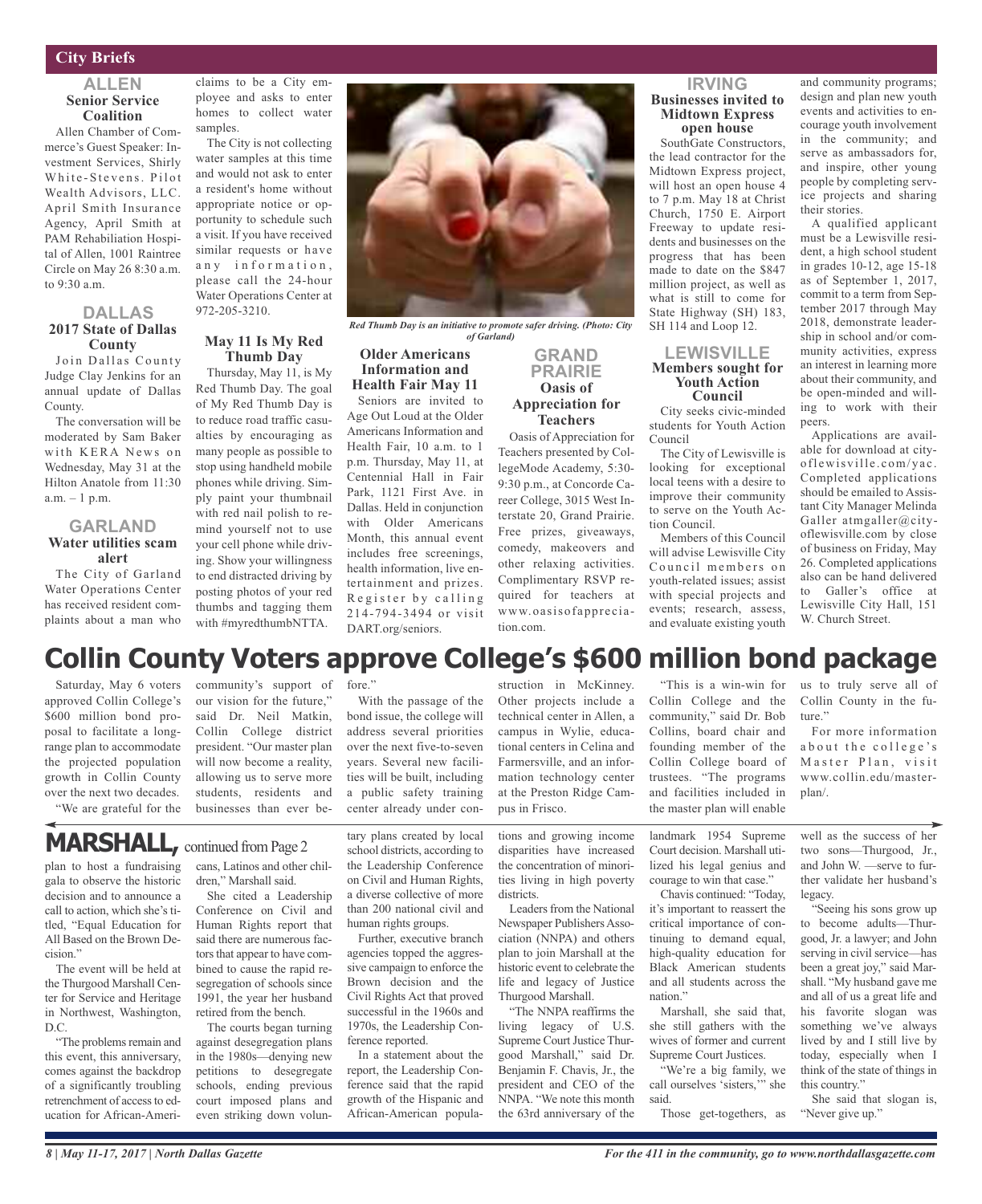## *Let NDG Entertainment be a part of your upcoming events!Contactmarketing@northdallasgazette.com* **Entertainment**

# **NDG's 2017 Mother's Day Gift Guide**

By Ruth Ferguson *NDG* Editor

The second Sunday in May is the time Americans set aside to honor the backbone of most of our families: Mothers! It is a time to say thank you for everything the women who are often the center of our universe. Moms help to lay the foundation for how we see ourselves, and the world around us. We can often rely on our mothers to be our rock of support when that same world appears to turn against us.

While there is no gift available for sale that can truly repay our mothers, outlined below are a few gifts to consider which will perhaps to speak to her unique interests and favorite things.

Probably since the beginning of time, moms have been sharing favorite recipes and from there a passion has grown to collecting cookbooks. Two we suggest are actually on two opposite ends of the healthy eating spectrum. First, is **Big Bad Breakfast** by John Currence a James Beard



Award winner and Top Chef Masters Contestant.

The book features 125 recipes inspired by the dishes served at his popular restaurant in Oxford, Mississippi. With recipes that are described as hearty, you know this is not likely on the Weight Watchers plan. After all the cover features fried bacon and eggs in skillet with a rather thick slice of bread, most likely covered in butter. The southern flair shows up with the Chorizo Migas and Louisiana Crab Cake Benedict. If mama likes sweet and savory most likely the Sausage Cinnamon Rolls are the answer.

Now if your mother is trying to watch her figure, she might prefer **Pure & Simple: A Natural Food Way of Life** by Pascale Naessens. This book does not emphasis counting calories, but enjoying foods in their more nature state for

(At Left) Lola by Tablescapes is durable enough for everyday, but pretty enough for a summer brunch. (At right) Moscow Mules are quite the craze right now, but they were certainly taste better in this artisan *crafted, Texas made copper mug by Sertodo Copper*

an uncomplicated, but delicious meal. Naessens, a former model and bestselling culinary author in Belgium offers recipes such as Fish Wraps with Soy-Sesame Dipping Sauce or a Cajun Chicken Salad with Guacamole. So don't think this is just about celery and carrot sticks to be healthy.

Now if your Mom is the hostess with the mostess, meaning she loves to entertain, why not surprise her with a home cooked meal

for Mother's Day prepared by you – with a few bonuses. First, serve it on the **Lola 16-piece Dinnerware Set** from Gaia Tablescapes, which is made of stoneware in Green Sprout and Sea. The set is durable for everyday use, but decorative to fit summer dinners with friends. If she is more into modern metallic looks, it is also available in Flint, Brushed Gold and Molten Silver. Visit Wayfair.com for price and more details.

Since they are based in Austin, I can't exactly say #ShopLocal, but I can suggest #ShopTexas by treating your mother with a beautiful gift from Sertodo Copper of a set of the gorgeous **Moscow Mule Mugs** created by Master Copper Artisans based in Austin and Michoacán, Mexico. Any outdoor dinner party will be glammed up with set of mugs and the glorious

See MOMS, Page 16

# **The Tupac biopic is headed to Dallas for May 18 debut**

Morgan Creek, Program Pictures and Codeblack Films, a Lionsgate company kicked off a mobile cinema tour on behalf of the highly anticipated biopic of hip hop icon Tupac Shakur, "The All Eyez on Me Experience" Cine-Transformer Tour at the Power 106 Powerhouse Concert in Los Angeles last week. The movie theater on wheels arrives in Dallas on May 18.

ALL EYEZ ON ME tells the true story of prolific rapper, actor, poet and activist Tupac Shakur. The film follows Shakur from his early days on the East Coast to his evolution into being one of the most recognized and influential voices before his untimely death at the age of 25. Against all odds, Shakur's raw talent, powerful lyrics and revolutionary mind-set propelled him into becoming a cultural icon whose legacy continues to grow long after his passing.



ALL EYEZ ON ME stars rectly to fans, offering them Demetrius Shipp, Jr. as Tupac Shakur alongside Kat Graham, Lauren Cohan, Hill Harper, Jamal Woolard and Danai Gurira.

In what they promise is an experience befitting a beloved, "larger than life" artist like Shakur, "The All Eyez on Me Experience" Cine-Transformer is a 53 foot, double expandable, state-of-the-art mobile cinema that will literally go dia special experience as it travels through various cities, from coast to coast.

The Cine-Transformer houses 91 seats, full projection and space inside for guests to enjoy a behindthe-scenes glimpse into the making of the movie. Outside, the vehicle features an outdoor video monitor and a creative space for fans to grab a selfie and share their experience on social media.



*Do you have an upcoming event? Contact NDG Entertainment at marketing@northdallasgazette.com*

*May 11-17, 2017 | North Dallas Gazette | 9*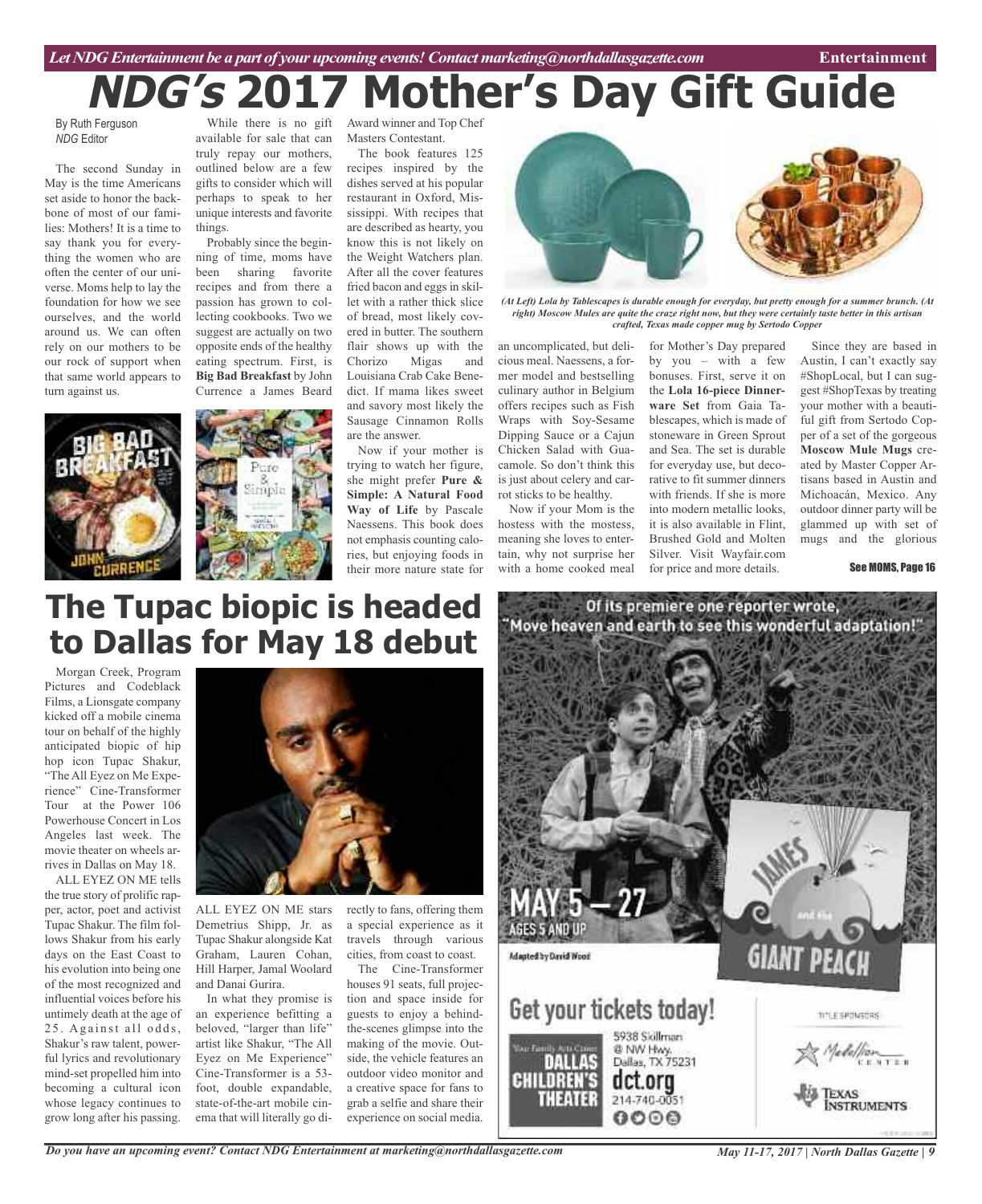## tend. **The 16th annual 24-Hour Video Race is slated for May 13**

The 16th Annual 24-Hour Video Race, presented by The Video Association of Dallas, will commence at the Angelika Film Center in Mockingbird Station (5321 E Mockingbird Ln, Dallas) at 11:59 p.m. Friday, May 12. Saturday, May 13 is the Video Race and ends 24 hours later at midnight.

Anyone with a camera and the willingness to race can participate. Past teams have included elementary school students to professional filmmakers. Student teams compete against other student teams and adult teams are categorized by team size rather than skill level.

• Super-8 Division (10th grade and under)

• 16 MM Division (11th-12th orades)

• Animal House Division

(college)



• One-Person Orchestra (individual adult)

• Old Enough to Know Better (team of adults)

Day-of registration starts at 6 p.m. Fri. May 12 at Angelika Dallas or register early on www.24hourvideorace.com or email info@videofest.org.

All participants must sign in by 11 p.m. Fri., May 12 at Angelika Dallas. Once all participants have

signed in at 11 p.m., Bart Weiss, founder of Dallas VideoFest, will reveal the elements, which MUST be a part of each entrant's video.

All teams will be assigned critical elements, which must be used in every video created:

- one theme
- one prop
- one location

• one line of dialogue

## **Food, Fun and more on the Menu for Taste of Irving slated for May 20**

Everyone is invited to bring their hearty appetites to this year's Taste of Irving from noon to 6 p.m. May 20 at Cimarron Park Recreation Center, 201 Red River Trail.

Taste of Irving is an outdoor festival featuring family friendly activities and food from a variety of area restaurants and food trucks. The event also offers live music, a fun zone, a large craft marketplace, culinary entertainment and other attractions.

Inexpensive food items from more than 24 vendors can be sampled at the event. Each restaurant sells menu items for \$5 or less.

Enjoy cooking demonstrations and interactive presentations throughout



the day, led by the chefs and culinary students at the Art Institute of Dallas – International Culinary School.

During the event, be sure to stop by the City of Irving Spring Open House in the Multipurpose Room of the Cimarron Park Recreation Center. Guests will have the opportunity to visit with City of Irving staff from several departments.

Taste of Irving is free, with complimentary off-site parking and an event shuttle bus. For more information, visit CityofIrving.org/1282/Taste-of-Irving.



Dallas film and video makers of all levels of experience are invited to participate in the race, both creatively and literally. Teams that do not make it to the finish line at midnight will not be included in the judging; however, they will all be shown at the screenings.

**Now the fun begins for movie lovers**

The screenings of the work of all the entrants will be Tuesday-Thursday, May 14- 16 with the finalists screened on Monday, May 19 at the Angelika Film Center.

Team members should bring Race badges for admission to all screenings. (This includes teams who did not finish the Race.) Members of the general public can also at-

Admission is \$6 for adults and \$4 for children 12 and under. The screening schedule will be posted Monday, May 15.

The winning videos are eligible to be screened on KERA–TV Channel 13's program "Frame of Mind" and will be featured on the website.

For information, visit www.24hourvideorace.com.





*NDG Entertainment Ticket Giveaway!!! Follow North Dallas Gazette on Facebook, Twitter and Instagram to keep up on all the latest!!!*

*10 | May 11-17, 2017 | North Dallas Gazette*

**Ticket Giveaway**

*Do you have an upcoming event? Contact NDG Entertainment at marketing@northdallasgazette.com*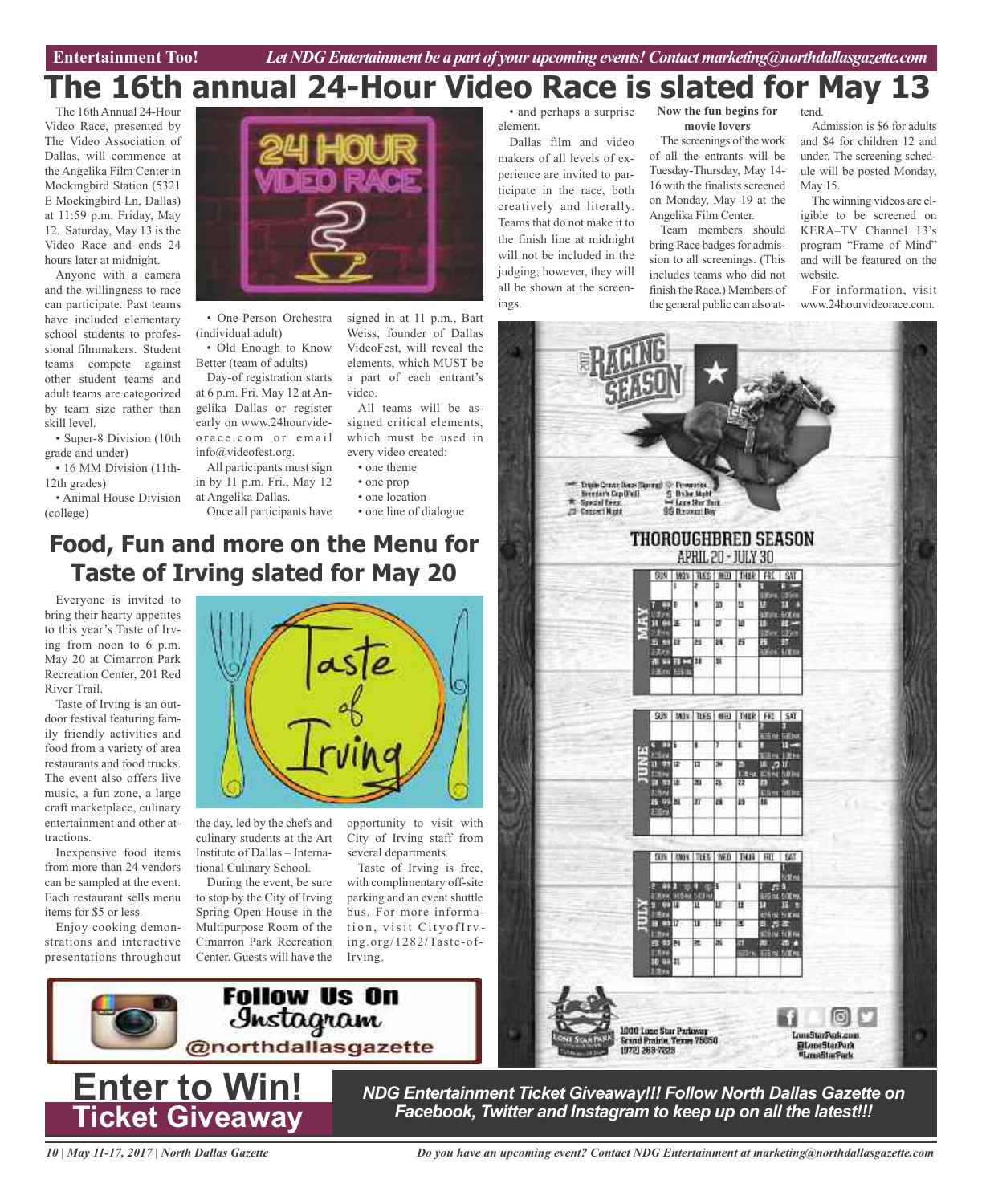# **How to check your credit score for free**



Most of us are on some form of social media these days. I'm sure many of you reading this have a Facebook account, a Twitter account and maybe even an Instagram account. Posting updates is a way for you to share what's going on in your life with your friends and family. People typically share photos, stories they've read and even inspirational quotes. As soon as the post goes live, what happens next? We sit back and count the "Likes", "Retweets" and "Comments" that come rolling in, tallying up the score as a form of bragging rights. "I got 125 likes on my last Instagram photo!"

things in life? What if we put the same effort into "Liking" a good credit score, earned by making smart, financially literate choices? Wouldn't that be worth bragging about too? I think so, and I'm here to tell you how to begin. Because you can check your credit score for free.

#### **First, what is your credit score?**

So what is a credit score defined? It's a number that represents your creditworthiness. Scores can also be referred to as credit ratings, and sometimes as FICO(r) scores, published by the Fair Isaac Corporation, and typically range from 300 to 850. A score of 300 is bad-really bad.And 800 is about as high as you can get. The U.S. consumer average is 637, which isn't great, but workable.

If you don't have even a passing familiarity with your own credit score, it's time you did. How many of you

#### way about the important could make an educated guess on your own score right now? Would it be below 600? Above 600?

Your credit score should be taken seriously because it defines your ability to borrow money for important things in life like buying a car or even securing a mortgage on a house or an apartment of your own. A good credit score means you'll borrow money at a lower interest rate, saving you tons of money over the lifespan of a loan. A good credit score also means you can secure and open a line of credit. Simply put, a good credit score means you're a safe risk to take when borrowing money for the things that matter in life.

Here's an added bonusyour credit report can also identify irregularities in your financial history which can often be rectified to your benefit going forward. For instance, you may have an outstanding bill which you reconciled, but has yet to be removed. With proper documentation, you can wipe the slate clean. Credit reports are also good for turning up fraud and identity theft.

Here's how to find out where you stand. Consumers in the U.S. are entitled to one free credit report per year, but it must be requested from any of the big three credit reporting agencies. These include TransUnion, Experian and Equifax. But you can get started as simply as going to the website: www.annualcreditreport.com or by calling their toll-free number at 877-322-8228.

You should also know that, in addition to getting a free annual credit report, you're also entitled to see your credit report within 60 days of being denied credit. Your credit report is also free of charge if you are on public assistance, unemployed, or if your report is inaccurate.

through it."

vided an added benefit for "It's brought us closer tobe more supportive of her and her needs."

**Can you improve your credit score?**

If you make smart choices with your money, you should be pleasantly surprised with your credit report score. These choices include the following: having a stable form of banking and positive account balances. Paying all of your bills on time or within the stated grace period. Resisting the urge to open unnecessary lines of credit, such as retail stores. Paying off the balance of all credit card balances each month. Someone who has done these things consistently over a period of time can expect to receive a score of 680 or higher.

If you've made poor financial literacy choices in the past, it's never too late to begin the clean-up process. But you must begin by ordering your own credit report and seeing for yourself what the current results look like. Think of it this way-if you're sick, you go to the doctor, get

"There are so many stories and positive outcomes from those who have enrolled in the program and stayed with it," said Beverly Merritt, RN, MS, supervisor of Parkland's Nurse-Family Partnership. "Dreams really do come true and you see it on the faces of the moms, dads

medicine and get well. Treat the process of discovering your credit history the same way. Initially, you may not like what you see, but ignoring it won't solve the problem. Once you know the score, you can begin working toward building it up.

If you contact Transformance and make an appointment, we can walk you through the process step-bystep. We'll pull your report, assess the results and work with you to identify the reasons your score is impacted, while creating an action plan for improving it. Transformance is always available to answer your questions and assist you, either through our website or by calling 800- 249-2227.

*Dr. Daniel B. Prescott, Jr. isthe interim CEO of Dallasbased Transformance Inc., a fully integrated financial services capability nonprofit. He can be reached at dbpre s cott@transformanceusa.org*

and in the smiles of their babies."

For more information on the Nurse-Family Partnership program, visit www.nursefamilypartnership.org. For information on services available at Parkland, please visit www.parklandhospital.com.

# **NURSES,** continued from Page <sup>4</sup>

program works, what they may encounter and how to handle certain situations. While building their case load, supervisors and colleagues are readily available to assist when needed. The program receives the majority of referrals from Parkland's 10 Women's Health Centers located throughout Dallas County.

What if we cared the same

Michelle Valdespino, RN, BSN likens her role in the Nurse-Family Partnership as that of a one-on-one version of the book, What to Expect While You're Expecting.

"Little by little we go through all of the different phases of pregnancy and then what to expect after the baby comes home," she said. "We discuss everything from labor and delivery to breastfeeding and what to eat to stay healthy. We also talk about the hormonal changes – the mood swings – that come before and after the baby is born. These are normal pregnancy changes, but we

want to make sure mom and dad know what is taking place."

For Stardette Furlough, RN, BSN, who has been with Parkland's Nurse-Family Partnership for just over two years, the most rewarding experience is seeing the children grow up and develop.

"I worked in a hospital nursery for several years and we'd see the babies when they were born and after two or three days they'd be discharged. Or, there would be a baby who was hospitalized and after they recovered, they went home and we never saw them again," Furlough said. "Now I have the opportunity to impact the lives of newborn babies while watching them grow up."

At a recent reunion of moms, toddlers and their nurses, several clients spoke of the special bond forged during their participation in the program.

"The program is very

helpful for a first-time mom especially during all the different phases that you go through," said Ariel Hornsby who attended the reunion with her 8-month old daughter, Leira. "It's nice to have someone to talk to who understands what you're going through and who can show you the ropes."

Although the May delivery of his son will mark the arrival of Cleo Ingram's third child, this is his first with his new love, Chalin Wright. Wright describes herself as an "older mom" who was filled with anxiety and almost didn't stick with the program, but after an initial meeting with her nurse she immediately signed up.

"Stardette [Furlough] has been incredibly supportive. She's told me not to be anxious and what I'm feeling is normal," Wright said. "But as a first-time mom, I didn't know what to expect or feel because it's all new for me. It's good to have that person who understands and can help you

## The program has pro-

Ingram, too. gether," Ingram said of his partner Chalin. "We understand each other more and it's given me the strength to

> The Economic Empowerment Center is the perfect place for your next trade show, conference or private party!

Introducing a new way to meet, work & play!

Monthly meetings ·Special events · Trade shows

8. Curiceaferas

Contact us at 214-540-6932 or

leasing@transformanceusa.org

«Business sectorum». Holday parties. ·Birthday parties -Non-profit campaign kickoffs



Church terrices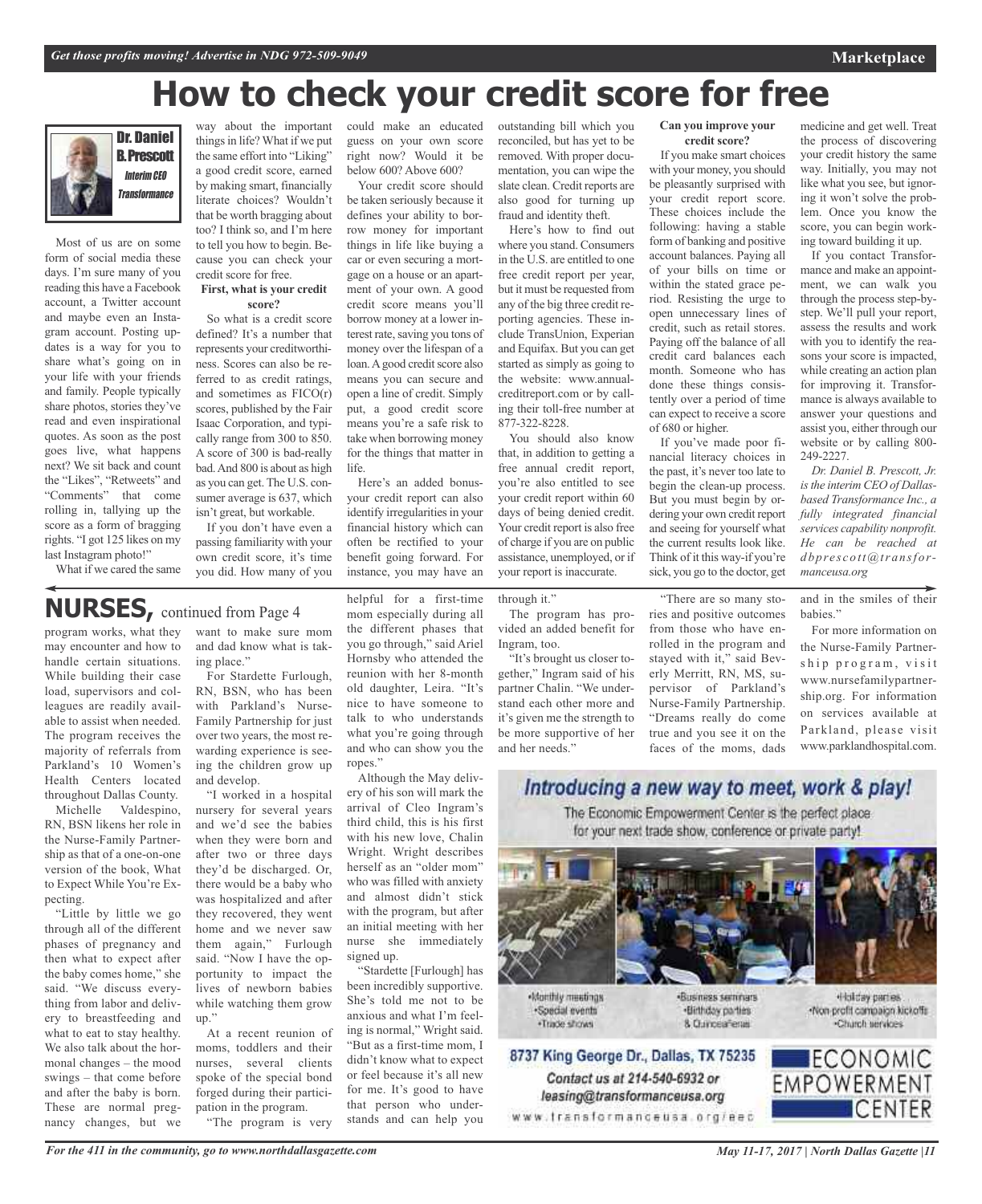# **How abusive bosses make themselves miserable**

When leaders abuse their power over others, they end up feeling the negative effects, too, a new study suggests.

"We always think those who have power are better off, but having power is not universally or exclusively good for the power holder," says Trevor Foulk, who led the research as a doctoral student at University of Florida's Warrington College of Business.

Foulk and his fellow researchers found that leaders who acted abusively to colleagues had trouble relaxing

after work and were less likely to feel competent, respected, and autonomous in the workplace. The findings, published in the Academy of Management Journal, stem from surveys of 116 leaders in fields including engineering, medicine, education, and banking over a three-week span.

Rather than structural power—a leader's position in the hierarchy—the study looked at psychological power, or how powerful a leader feels, which changes as they move through the workday. When leaders felt

powerful, they were more likely to act abusively and perceive more incivility from their coworkers, which in turn harmed their own well-being.

"This flips the script on abusive leadership," Foulk says. "We tend to assume that powerful people just go around and abuse and they're totally fine with it, but the effect of power on the power holder is more complex than that."

Side-stepping the negative effects of power might require us to rethink the qualities we look for in a

Life, Special Olympics of North Texas, and Ronald McDonald House of Dallas. Through its  $501(c)(3)$  nonprofit organization, the Onward and Upward Empowleader. Foulk's study suggests that agreeable leaders—those who value social closeness, positive relationships, and workplace harmony—may be less susceptible to the misbehavior brought on by psychological power.

It's also possible that, over time, the consequences of psychological power are self-correcting. If a leader acts abusively, then goes home and feels bad about it, he or she might come back to work the next day feeling less powerful and behave better—a phenomenon

needs, personal development, and cultural enrichment of minority male students in the greater Dallas area.

For more information on the Rho Nu Lambda chapter and its current initiatives, visit rhonulambda1906.org or email i n f o @ r h o n u lambda1906.org.

Foulk is studying for a future paper.

Although a boss who yells, curses, or belittles might not seem to deserve our sympathy, "they're suffering, too," Foulk says.

"Even though your boss

may seem like a jerk, they're reacting to a situation in a way many of us would if we were in power. It's not necessarily that they're monsters," he adds. *Source: University of Florida*



**No Matter How Small** 

Fax Information To: 972-509-9058 Call: 972-432-5219 (Leave Message)

Email: inquiries1909@gmail.com



### May 01, 2017

Ed Bell Construction is a Dallas based heavy highway contractor doing business in the North Texas market since 1963. With clients such as TxDOT, Dallas County Public Works, and the Cities of Dallas, Fort Worth, Richardson and Mansfield (plus many others), we have a strong backlog of work in the highway market locally.

- We are currently hiring for the following positions:
- **• Motor Grader Operator**
- **• Laborer (Earthwork)**
- **• Paving Machine Operator**
- **• Form Setter (Paving)**
- **• Finisher (Paving)**
- **• Field Mechanic**
- **• Shop Mechanic**
- **• CDL Driver (Water Truck) (Haul Truck))** Available: multiple openings
- Rate: Negotiable

Must have own transportation

Years of Experience required will vary, from 6 months to 2 years (depending on

position)

**Physical and Drug Screen Required Must have a Clear Background Must be at least 18 years old (CDL Driver, 21 yrs)**

**Must apply in PERSON, Monday – Friday from 8am to 11am @ 10605 Harry Hines Blvd. Please visit our website: www.edbellconstruction.com/careers Or email your resume to: careers@edbellconstruction.com**

## **ALPHA,** continued from Page <sup>5</sup>

nity service initiatives, the Rho Nu Lambda chapter is an active participant in helping to resolve the social injustices that continue to plague Dallas and many other American cities. As part of this stance, Rho Nu Lambda, along with the Arlington-based Nu Pi Lambda chapter of Alpha Phi Alpha Fraternity Inc. will co-host a panel discussion/ice cream social called "Cops on I.C.E." on Saturday, May 13, at the Univer-

sity of Texas at Dallas. During this event, local and regional law officials will openly discuss various community policing topics and how our local youth can positively engage law officials in our community and at school.

The chapter continues to partner with various local and national service organizations and programs such as Metrocrest Social Services, Upward Bound, North Texas Food Bank, Dallas

erment Foundation, the fraternity provides benevolence care and support to families in need and academic scholarships to local high school students. Through this foundation, the chapter also coordinates a federally funded mentoring program called Alpha Scholars, which aids in addressing the academic

## Investors Liquidation Sale: **Laurel Land Cemetery Burial Plot For Sale (one space) Section # 3, Space # 15, Lot # 20**



Laurel Land Cemetery charges for cost of single Plot: \$3995.00 Discount Amount, if you act right away: <\$1745.00> (your savings) Your Cost: \$2250.00

**Call Today! 972.432.5219** (leave message,if no answer)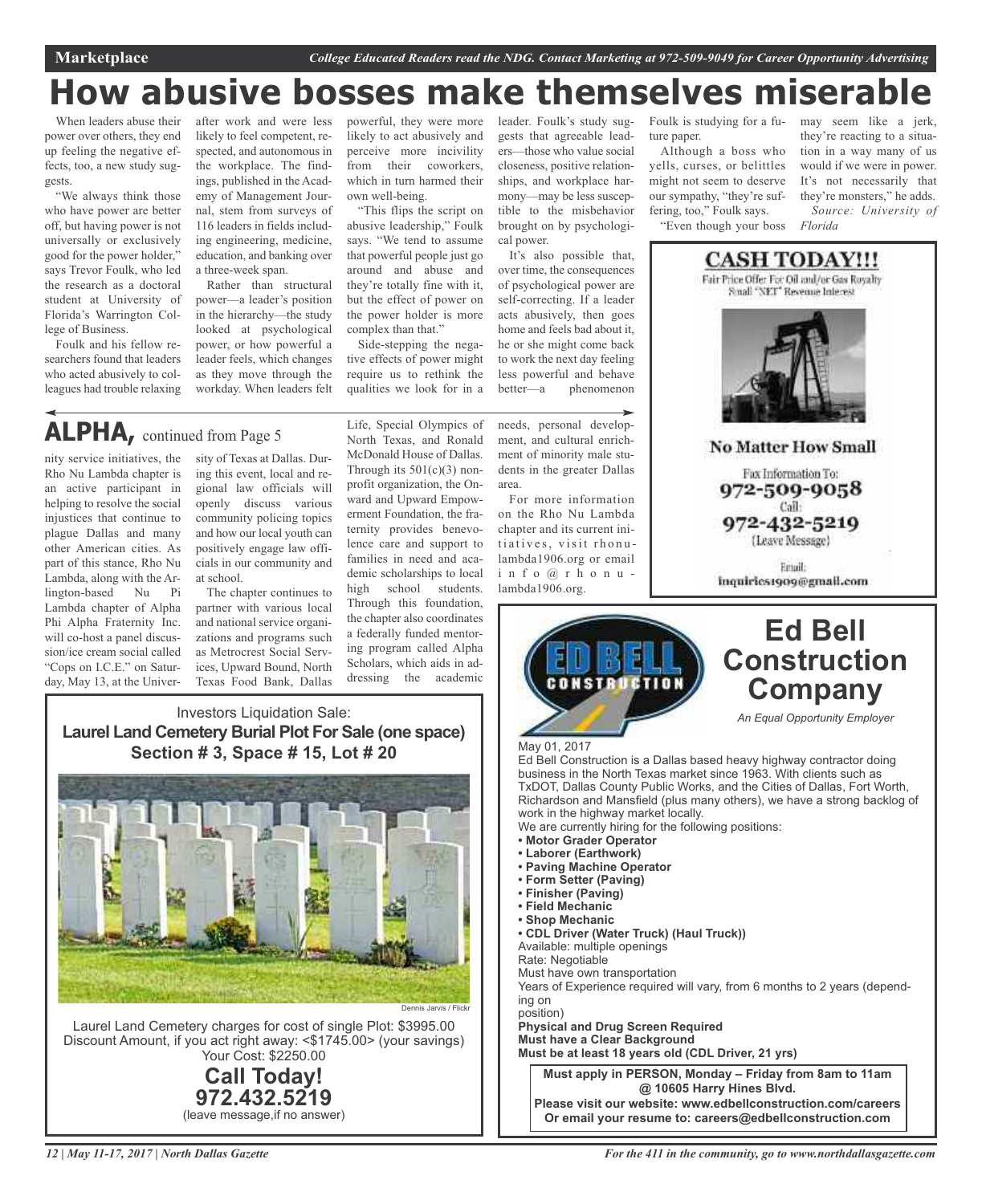## **Attorneys offer free small business clinic for qualified local residents**

The Dallas Volunteer Attorney Program (DVAP), a joint initiative of the Dallas Bar Association and Legal Aid of NorthWest Texas, will hold a free Small Business Clinic for Dallas County residents who meet certain financial guidelines. The Small Business Clinic will be held on Thursday, May 18, 5 p.m. at Grace United Methodist Church (4105 Junius, Dallas, TX).

Services are free and the

dertold story of middleclass African Americans in north Dallas "Aware of a racially motivated African-American housing shortage in Dallas, philanthropist Karl S. J. Hoblitzelle and his foundation coordinated with the Dallas Citizen's Interracial Association to se-

said.

clinic can assist with the following matters:

• Legal counsel on starting and organizing a new business

• Drafting or reviewing formation documents, contracts, or leases)

• Legal advice regarding business permits and licenses, and other applicable laws and regulations

• Referrals to lenders and other assistance programs Small Business Clinics are held bi-monthly, on the third Thursday at 5:00 p.m., in conjunction with the East Dallas Legal Clinic. If residents need assistance before or after the Small Business Clinic, they can attend one of the Dallas Volunteer Attorney Program's other legal clinics held in the Dallas area several times each month. For a full listing of the clinics, log on to www.dallasvolunteerattorneyprogram.org/get-help/.

ent denominations, and a

ents and mentors, continue to serve in a variety of community and civic roles throughout Dallas County and the world." (Patricia Price Hick's 2016 Undertold Marker Application to the Texas Historical Commis-

# **Lone Star cards may soon require photo for use**

This week the Texas Senate approved a bill that would add photo identification to the front of Lone Star cards. These cards are used to provide federal and state food and cash assistance to needy individuals, and work just like a debit card. SB 1443 author Senator Brandon Creighton of Conroe said that with so much money being spent on these pro-

"When Hamilton Park was established in 1954, no one saw it as history or a great story, but that's exactly

grams, Texas must do what it can to reduce waste and abuse.

"Increasing accountability through fraud prevention measures is a good policy and it serves all that are relying on the use of this card and these programs," he said. "These measures will ensure that benefits go to intended recipients and tax payer dollars are used for their in-

regated twelve grade school

"Hamilton Park is a critical part of RISD's history

was located.

tended purpose."

The bill would also require Lone Star cards to feature the number of a fraud hotline that can be used to report suspected fraud. The new photo requirements would not apply to people over the age of 65, under the age of 19 or people who are blind, disabled or the victims of domestic abuse.

ued partnership in educating our future leaders."

Dallas County Commissioner Dr. Theresa Daniel presented The Hamilton Park Community with a proclamation at Commissioners Court on Tuesday May 2, 2017, and the Community will celebrate with a dedication ceremony, unveiling and reception at the Hamilton Park Pacesetter Magnet, 8301 Towns St. at 2 p.m. Saturday May 13.

GARLAND **Attention Suppliers of Goods, Services and Construction Review Competitive Opportunities at https://garlandtx.ionwave.net**

**www.garlandpurchasing.com**

**972-205-2415**

## **TISEO PAVING COMPANY**

419 E. Hwy. 80, Mesquite, TX 75150 Tel: (972) 289-0723 Fax (972) 216-5637 www.tiseopaving.com

Performing Concrete Street Paving in the Metroplex Area We Accept Subcontracting Bids For All Public Works Projects in the Dallas Area. We Are Accepting Applications for Concrete Mixer Drivers and Heavy Equipment Mechanics

**Equal Opportunity Employer** 

*May 11-17, 2017 | North Dallas Gazette | 13*

cultural resources," Wolfe Texas has the largest marker program in the United States with approximately 15,000 markers, and Dallas County is home to 378 Historical Markers. Of cure funds for the purchase of a 233-acre site for the development of a planned African- American, middleclass community. Named for surgeon and civic leader, Dr. Richard T. Hamilton, the Hamilton Park commu-PARK, continued from Page 5

these 378 markers, The Hamilton Park Community is especially unique. As Patricia Price Hicks noted in her successful application, Hamilton Park tells the unnity opened in May 1954 as a family-oriented community of two-parent households, with shared values, morals and traditions.

African- American men and women, some of whom returned to Dallas following brave service during WWII, completed the community with 742 single- family dwellings, an apartment complex, shopping center, a segregated twelve grade school, churches of differ-

park with a swimming pool, tennis court, and baseball diamond. Today, Hamilton Park is a jewel in North Dallas, known as a quiet, stable, and responsible community with

sion)

By 1961, the determined dedicated professionals, educators, clergyman, business owners, entertainers, scholars, and blue collar workers. The essence and pride of this historic community has been enriched as new generations, guided by the teachings of their par-

## **Looking for energetic interns in the Dallas Area**

A local community newspaper has an internship position available. The goal is to provide students and aspiring writers an opportunity to gain published clips, experience and professional feedback. The position is for 20 hours a week at

\$8.50 per hour. Assignments will include covering local events, phone interviews, and rewriting press releases.

**Send resume and writing samples to: inquiries1909@gmail.com**





what it was," said Hamilton Park Civic League President Thomas Jefferson Jr. "The undertold story might not have been told, or gotten this far, if it were not researched by the second generation, who wanted their parents, their educators, and their faith based family to know what Hamilton Park is and what Hamilton Park and tradition of achievement," said Richardson ISD Superintendent Dr. Jeannie Stone. "This historical marker, and the recognition that comes with it for this community, is very well-deserved. On behalf of RISD, we congratulate Hamilton Park on its rich legacy and look forward to our contin-

will always be." With the support of the Richardson Independent School District Board of Trustees, The Hamilton Park Community Historical Marker will permanently reside at Hamilton Park Pacesetter Magnet where the community's original, seg-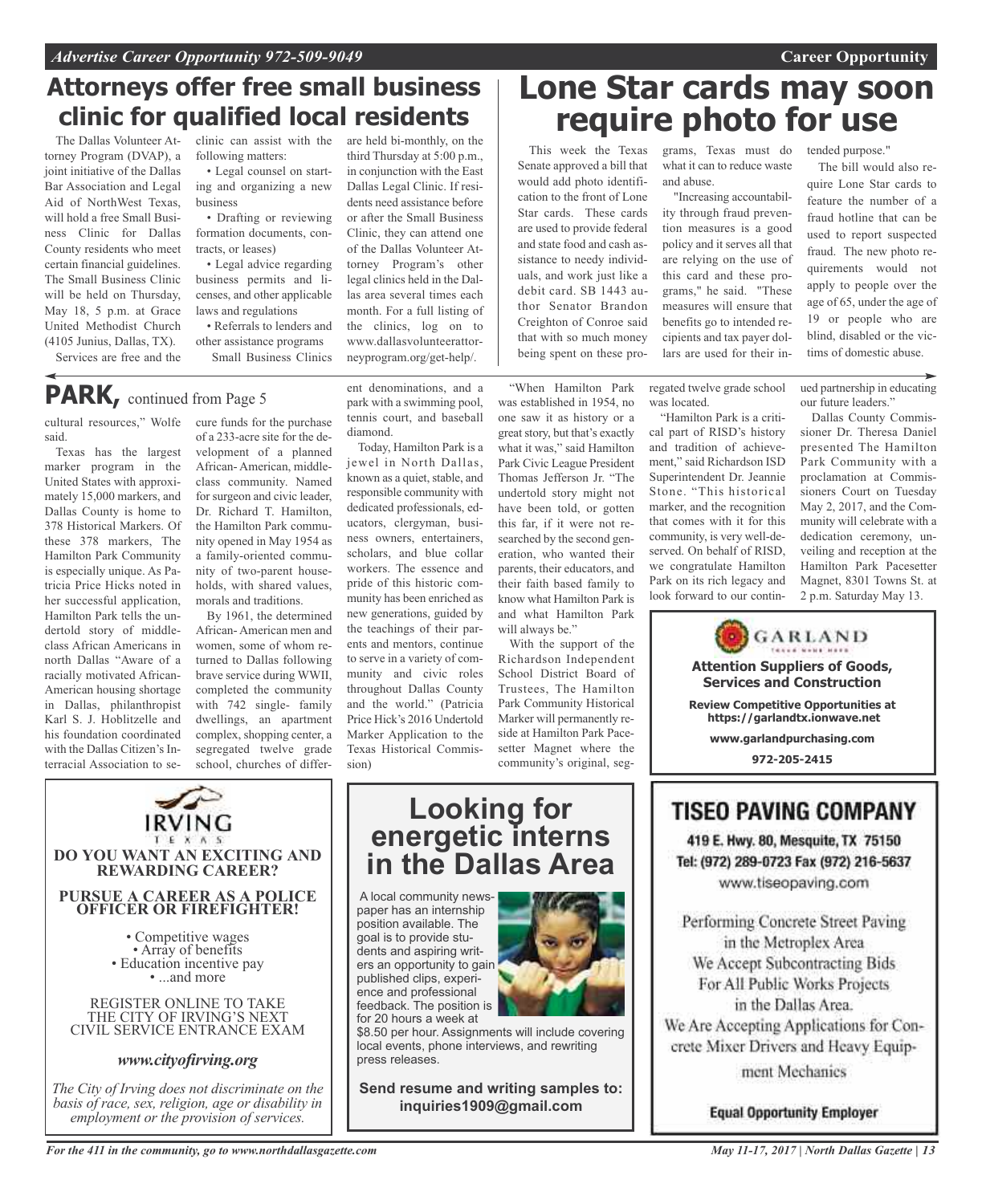## **Church Happenings www.NorthDallasGazette.com**

## **BETHEL BIBLE FELLOWSHIP, CARROLLTON (A PLACE TO BELONG)**

*NOTICE: Pastor Woodson servesthe community by providing "Professional Therapy and Counseling Services" on a "Sliding Fee" scale. To schedule an appointment call the Pastoral Counseling Center at 972- 526-4525 or email the church at www.bethelbiblefelloswhip.org*

Discover Hope and Help for daily living; and, you don't have to be a member to come. Meetings are held in comfortable and relaxed homes one in Carrollton and one in Plano, refreshments are served.

#### **May 14, 9:45 a.m.**

You're invited to our Sunday "Prayer and Meditation" at 9:45 am. You will be blessed and inspired. You don't want to miss this!

**May 17, 7 p.m.** Join us in Wednesday's Prayer and Bible Study Class with Pastor Brenda Patterson, Senior Pastor Woodson, Pastor Larry Gardner, Bro. Brad White and others teaching a series on "Design for Discipleship and understanding the Bible, Book 7, Chapter 2." Spiritual maturity is God's desire for you. It's Time to Grow; Ephesians 4:12 & 13.

Dr. Terrance Woodson, Senior Pastor 1944 E. Hebron Parkway Carrollton, TX 75007 972-492-4300 www.bethelbiblefelloswhip.org

### **CHRIST COMMUNITY CHURCH IN RICHARDSON**

 $\mathcal{L}_\text{max}$  , which is a set of the set of the set of the set of the set of the set of the set of the set of the set of the set of the set of the set of the set of the set of the set of the set of the set of the set of

**May 14, 8:45 a.m.** You're invited to our Morning Services as we worship, honor and praise God for His blessings.

## **May 17**

Join us at 12 Noon with Rev. Viveca Potter teaching on the Word of God; come back at 6:45 p.m. for Corporate Prayer and stay for Senior Pastor Autry at 7:30 p.m. teaching the Word of God. Our youth will come for Food and Fellowship at 7 p.m. followed by Bible Study at 7:30 p.m.

Dr. Terrence Autry, Senior Pastor 701 Centennial 972-991-0200 Richardson, TX 75081 www.Christcommunityrichardson.org

## **FELLOWSHIP CHRISTIAN CENTER CHURCH IN ALLEN "THE SHIP"**

 $\mathcal{L}_\text{max}$  , which is a set of the set of the set of the set of the set of the set of the set of the set of the set of the set of the set of the set of the set of the set of the set of the set of the set of the set of

Follow us on Social Media (Facebook, Twitter, YouTube and Vimeo).

#### **May 14, 8 a.m.**

Join us in our Sunday Services as we praise and worship God in the Joycie Turner Fellowship Hall followed by our Sunday Worship Services and bring someone with you, you will be blessed.

**May 17, 7 p.m.** Join us in our Wednesday's 12 Noon-Day Live, Prayer and Bible Study and/or our Wednesday Night Live, Prayer and Bible Study at 7 p.m. to learn more about God's Word. Be encouraged by God's plan for your maturity and His glory; and most of all; be prepared to grow.

Dr. W. L. Stafford, Sr., Ed. D. Senior Pastor 1609 14th Street Plano, TX 75074 972-379-3287 www.theship3c.org INSPIRING BODY OF CHRIST CHURCH, Let's Go Fishing! MATTHEW 4:19

**May 12, 2017**

All men are invited to Men's Ministry meeting each Friday night at 7 p.m., (IBOC promotes proactive male leadership.)

**May 14, 10 a.m.** You're invited this Sunday as we praise, worship, honor and magnify God's Holy name.

**May 15, 7 p.m.** Join us in Monday School as we grow in God's Word and learn what God has to say to us.

Pastor Rickie Rush 7701 S Westmoreland Road Dallas, TX 75237 972-372-4262 www.Ibocchurch.org

## **MT. OLIVE CHURCH OF PLANO (MOCOP) (Uniting the Body of Christ Among Nations)**

 $\overline{\phantom{a}}$  , which is a set of the set of the set of the set of the set of the set of the set of the set of the set of the set of the set of the set of the set of the set of the set of the set of the set of the set of th

**May 14, 10 a.m.** Join us for Worship Service as we praise and worship

## **MT. OLIVE CHURCH OF PLANO** 300 Chishoim Pl. Plano, TX 75075 972-633-5511 Answers you need, Hope for today is waiting for you... · Sunday School for all ages 8:30 am  $9-30$  am · Sunday Morning Prayer  $10:00$  am · Sunday Service · Wednesday Night Service 7:00 pm Pastor Sam Fencerov Pastor Gloria Fenceroy www.mocop.org Radio Programs Vision & Truth Live" "Truth Made Simple" 5:30pm

KODN 1040 AL

Pastor Sam<br>y Sun, 9:00pm-10:00pm<br>to 1es.7 FM THE WORD

God for His Honor and His glory; and don't forget to comeback at 7 p.m. for our Brazilian Church.

#### **May 17, 7 p.m.**

You're invited to our Wednesday's Bible Study class; you will learn what God has to say to us. Come to be encouraged by God's plan for your spiritual growth and His glory.

Pastor Sam Fenceroy Senior Pastor and Pastor Gloria Fenceroy 300 Chisholm Place Plano, TX 75075 972-633-5511 www.mocop.org

**SHILOH MBC IN PLANO (WHERE COMMUNITY BECOMES FAMILY)**

 $\overline{\phantom{a}}$  , and the set of the set of the set of the set of the set of the set of the set of the set of the set of the set of the set of the set of the set of the set of the set of the set of the set of the set of the s

Come and connect to God through Shiloh; grow in Christ through the study of God's Word; and Serve God through service to each other and to the world. John 12:26.

#### **May 14, 8 a.m. and 11 a.m.**

Join us for Worship Services and fellowship as we give God all glory, honor and praise.

#### **May 15-21**

Women's Day Celebration; ladies join the Women of Shiloh for their annual Women's Day Celebration activities starting the week of the May 15. Call the church for details.

**May 17, 7 p.m.** You're invited to our

Wednesday's Bible Study to learn more about God's Word. Come and be encouraged by God's plan for your maturity and growth; it's all for His glory and His honor. We are, "Growing in Christ through the study of His Word."

Our church ministries offer opportunities for motivation and growth; join us and see. Be blessed of the Lord.

Dr. Isaiah Joshua, Jr. Senior Pastor 920 E. 14th Street Plano, TX 75074 972-423-6695 www.smbcplano.org



## the community know about your Special Event.

## Opportunity You Can Measure...

## **Church Events**

- Church Anniversary
- Pastor's Anniversary
- Women's Day
- Men's Day

## **Non-Profit Org. Events**

- Fundraisers
- (Concerts)
- Special Events
- (Personal or Community)

## Special Rate \$199

(Black & White, per insertion) Ad size - 4.905"x 6"(Quarter Page, B&W) (NOTE: Color Ad \$75 extra per inserion) Production disclaimer - NDG ad meake-ready is not included in promotion. Layout/production of "copy ready"ad will be a nominal extra cost. E-mail ad copy to: Marketing@NorthDallasGazette.com or call our Marketing Department today! 509-9



*For the 411 in the community, go to www.northdallasgazette.com*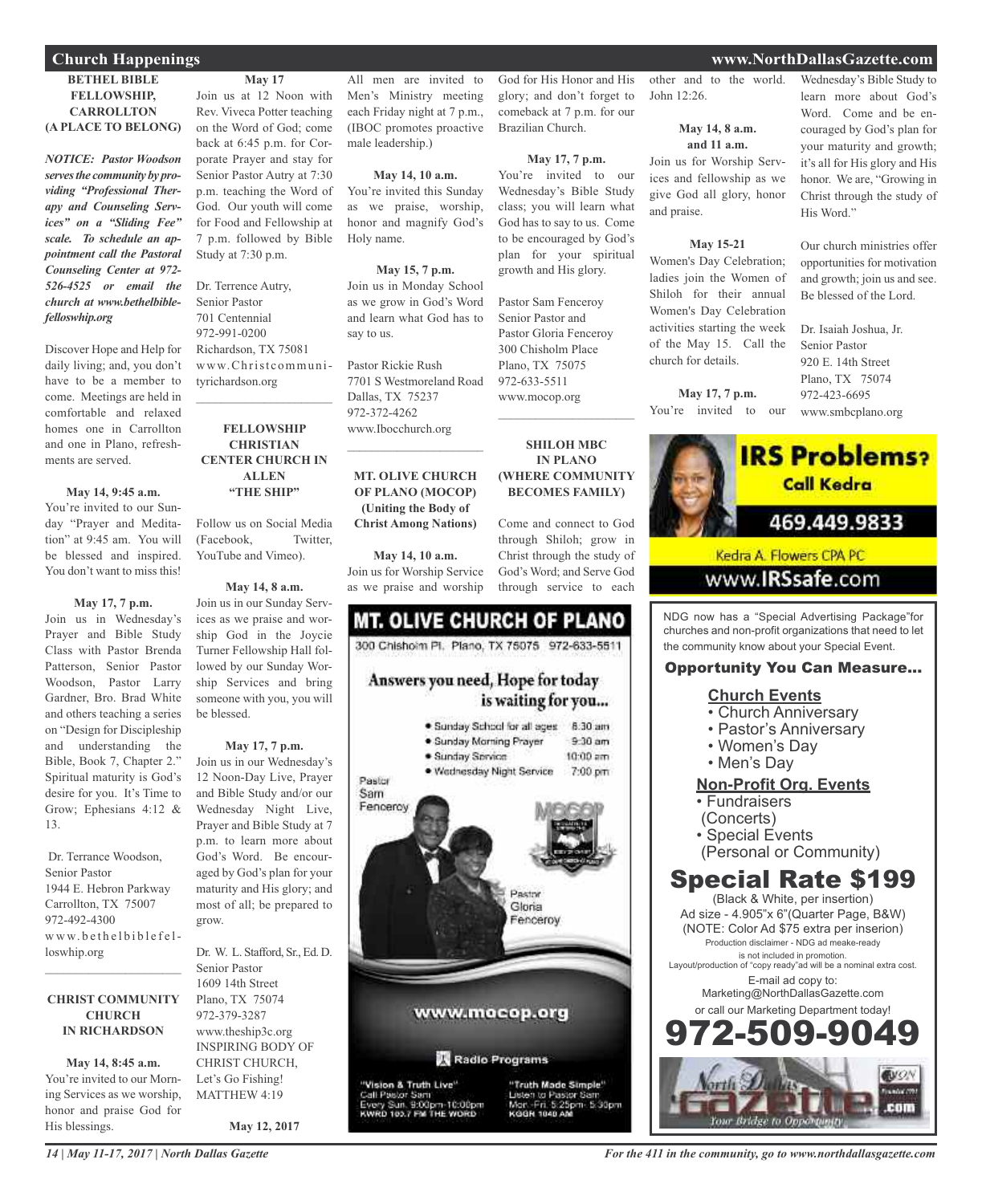wise choices. Your pride in me is one of my most valued treasures, and when you are disappointed in me, I

See TARPLEY, Page 16

hurt too.

# **A tribute to Godly mothers**



*Send email to: businessoffice@ northdallasgazette.com to sign up for Sister Tarpley's weekly electronic newsletter.*

*There are news reports describing mothers that are abusing, and killing their children because of the stress in their lives.*

*The news carried a story about three young children that died within the last three months by the hands of their mother.*

*Being a mother has never been easy, but especially in this day and time with selfimposed pressures, lack of moral values, leaving God out of lives, and just daily decision making.*

*This coming Sunday is Mother's Day. My column this week is a tribute to all Godly mothers. Godly mothers are not just birth mothers; they are stepmothers and mothers that have adopted children too!*

*There are grandmothers and some great grandmothers, mother-in-laws and church mothers.*

*There are little old ladies in neighborhoods that help watch out for children.*

*Also, mothers that gave up a child for adoption be-*

*cause she believed (right or wrong) that it was better for the child to give him or her up.*

*There is no comparison to Godly mothers; may God continue to richly bless each and every one of them.*

*This Sunday, if you wear a red rose (for a mother who is alive) a white rose (for a deceased mother) or like I have done since my mother's death in 1984, no rose at all (at first because it was too painful for me to wear a white rose; and because I know that my mother is alive in Heaven.)*

*Thank God for your mother. No one else will love you more, or as unconditionally!*

Mother, These Are the Gifts that I would Like to Give to You: A Heartfelt Thank-You for all of the things you do or have done for me. My Assurance that I really do remember the things that you taught me; and I always will. Plenty of Reasons for you to feel proud of me, which I will achieve by always striving to be, and to do my best. A Sincere Apology for any and all headaches that I caused you when I was growing up. A Gift Certificate of Love to be redeemed anytime, and as many times as you want for anything

that I can ever do for you. My Promise that no matter how far away from home that I may travel, you are never far from my heart. My Continued Commitment to our family and the values that you have taught me. My Recognition for all the great things that you have done in your life (not the least of which was me!) An Invitation to always be a

part of my life, and to never feel that you have to ask. A Bunch of Wishes that you have the peace, joy, and happiness in your life, which you are so deserving of. My Love forever and always. –Anna Marie Edwards.

I Love You, Mother: Mother, you have always been to me a blessing and an inspiration, giving me







security within your love. I know that I do not always follow the path that you might choose. I realize how much you wish to save me from the hurt of life, wishing for me to make only



Īsiah Joshua, Jr.

Fustor



SMBC: A church Focused on Excellence while Teaching the Word. Preaching the Gospel, Reaching the World

Worship Times: 8 and 11 a.m. Sunday School: 9:45 a.m. Mid-week: Wednesday at 7:00 p.m. Youth Church: Every 3rd, 4th, and 5th Sunday at 10:45 a.m. AWANA: Wednesday at 6:30 p.m. Contact Information: 972-423-6695 www.smbcplano.org

*For the 411 in the community, go to www.northdallasgazette.com*

Transforming Life Christian

Fellowship

Come and join us at our new

Worship & Ministry Center

"where you won't be judged, but unconditionally loved."

8737 King George Dr.

Dallas, TX 75235

 $(214)$  267-8523

NAME AND DESCRIPTION OF